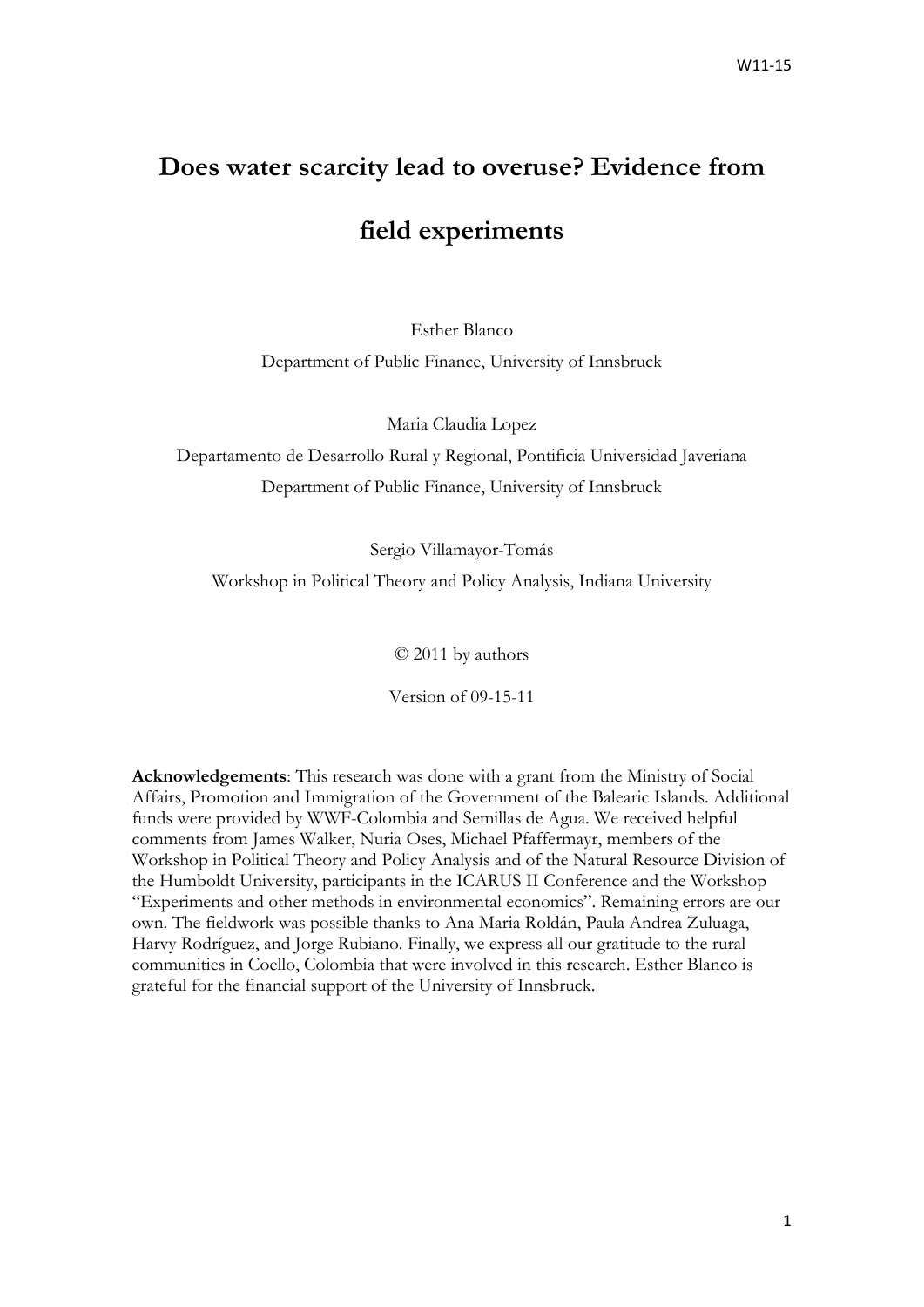# **Does water scarcity lead to overuse? Evidence from field experiments**

# Abstract:

This paper presents the results from economic field experiments that aim to explore the behavioral responses of socio-economic agents to exogenous changes in resource availability. Subjects in the experiment are rural water users in Colombia that participated in a common pool resource (CPR) experiment in which the levels of the resource vary along the different stages of the game. In the first stage of the experiment all subjects played a baseline experiment with a high level of resource availability. In the second and third stages, the experimentalists exogenously changed the resource size. The results suggest that users take some time to reduce their extractions at stages where the size of the decreases moderately, but immediately extract more when the resource decreases to a size in which they can fully deplete it. Also, we show that experiencing a decrease in the size of the resource can accentuate rent-seeking behavior once the size of the resource rebounds. Lastly, we observe that the behavior of subjects at the specific rounds where the size of the CPR changes is mostly conditioned by whether the subjects have experienced a similar shock previously in the game.

*Keywords:* Artifactual Field Experiments; Common-pool resources; Water; Scarcity, Colombia.

*JEL code*: C93; Q25; H4; Q21.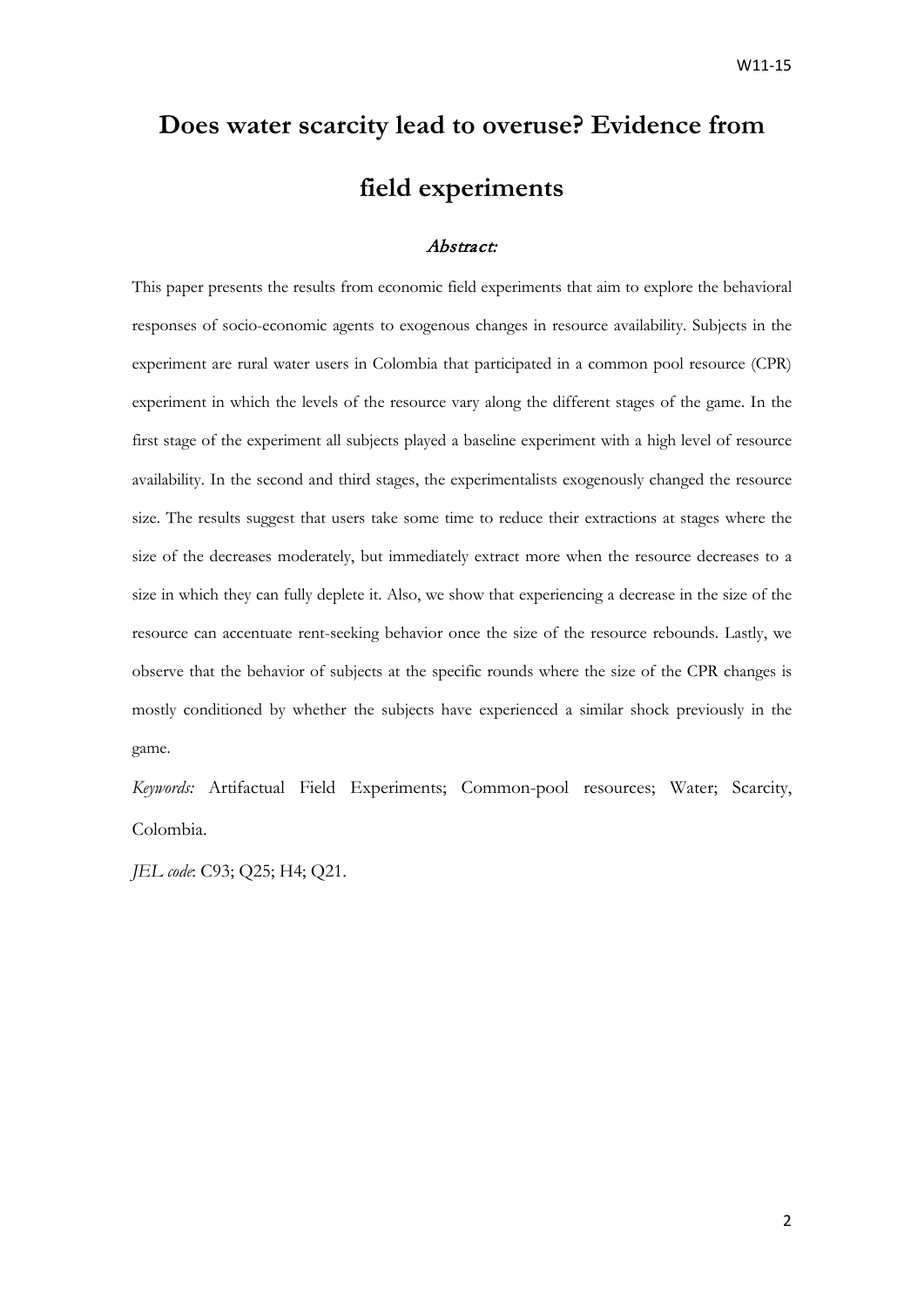# **Does water scarcity lead to overuse? Evidence from field experiments**

# **1. Introduction**

Extreme water events such as the occurrence of droughts or floods can be associated either to ecological phenomena (such as increase or decrease in rainfall patterns), social phenomena (e.g. overexploitation of hydrological resources and human constructions in floodplains) or both. Regarding the former, there is strong evidence that rainfall changes are taking place at global and regional scales [\(Overpeck et al. 2010;](#page-20-0) [Allan](#page-18-0)  [2011;](#page-18-0) [Min et al. 2011\)](#page-19-0). These forecasts predict that rainfall changes will result in droughts and floods among other natural phenomena. Additionally, hydrological studies show that the impact of climate change escalates when considering that most rivers worldwide are within watersheds under great stress by human activities (including development, dams, or extractive uses) that reduce rivers' resilience to shocks [\(Palmer et al. 2008\)](#page-20-1). Palmer et al [\(2009\)](#page-20-2) present an overview of the predicted impact of anthropogenic stressors exacerbating climate change effects on river ecosystems. We focus on one of the most relevant stressors according to the authors: droughts driven by water extractions and climate change.

This study aims to contribute to the economic literature on drought management exploring the behavioral responses of socio-economic agents to changes in water availability by means of an experimental approach. Previous research has addressed the relevance of economic instruments (e.g. [Merrett 2004;](#page-19-1) [García-Vila et al. 2008\)](#page-19-2), collective action [\(Ostrom 1990;](#page-19-3) [Cox et al. 2011;](#page-19-4) [Ostrom 2011\)](#page-19-5), and land planning for drought management [\(e.g. Palmer et al. 2008\)](#page-20-1). However research is still needed on the responses of users to changes in water availability from a behavioral perspective. A good understanding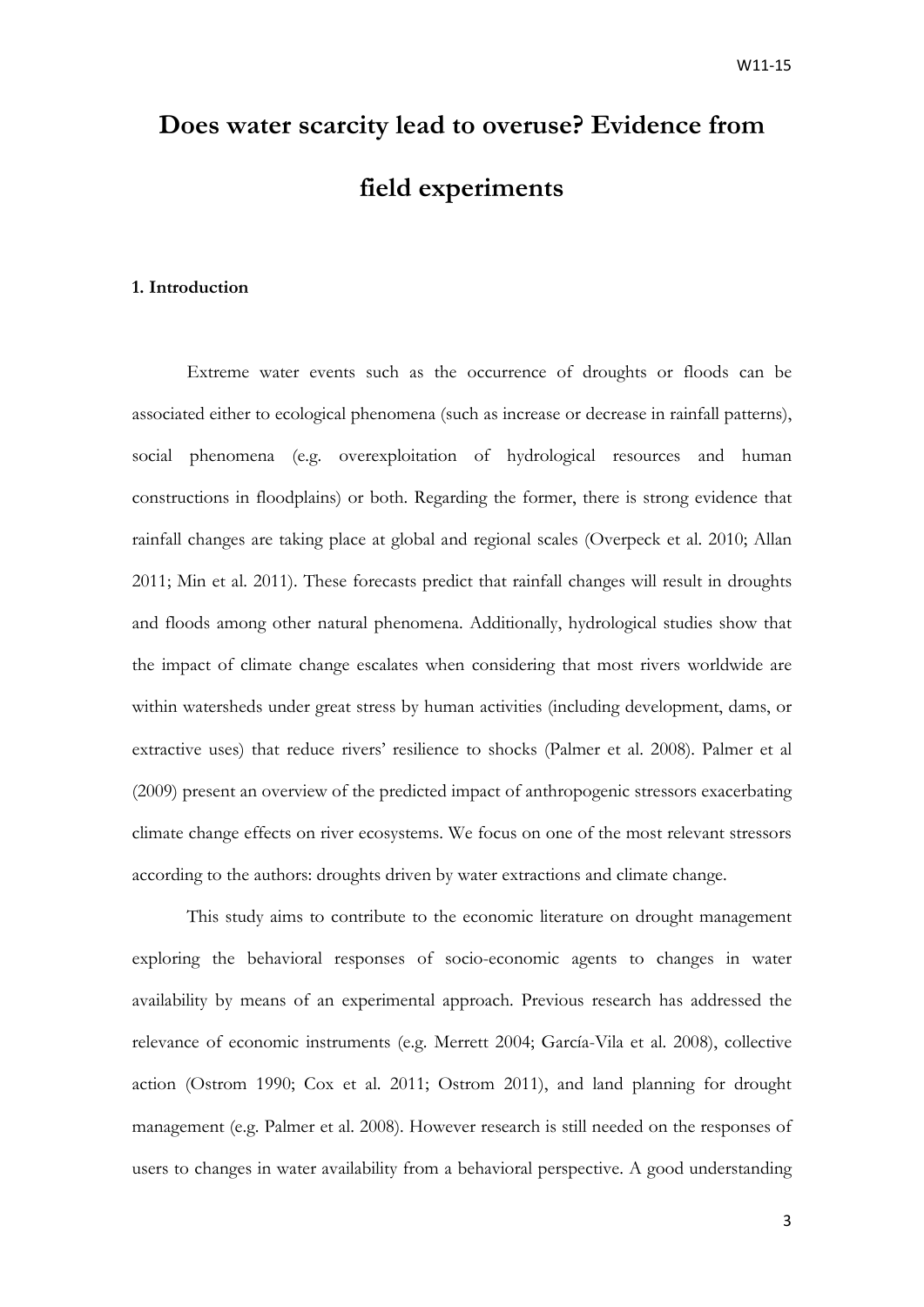of the behavior of economic agents in contexts of water scarcity is particularly relevant for areas where users have historically enjoyed a situation of (relative) abundance and may not have developed traditional strategies to cope with water scarcity. It could be the case that these water users easily adapt to droughts, mitigating the impact of decreased rainfall or river flows. On the contrary, it could also be the case that they increase their extraction patterns, exacerbating the severity of the environmental shocks.

This paper analyzes how direct users of a watershed in rural Colombia behave in a common pool resource (CPR) economic experiment when confronted with changes in the size of the CPR. We frame the experiment as the management of a watershed by groups of users. Our design builds on recent experimental designs exploring subjects' extraction decisions in CPR games under different stock levels [\(Osés-Eraso et al. 2007;](#page-19-6) [Osés-Eraso et](#page-19-7)  [al. 2008\)](#page-19-7). Contrary to these studies, we undertake a within-subjects design where participants face up to three exogenous changes in the size of the resource along the experiment. This serves a twofold objective. First it allows us to investigate whether, and how, users adapt their extraction patterns to different levels of the CPR across stages. We discuss these findings by observing the averaged response of individuals to changes in the size of the resource at each stage (stage response). Second, the design enables us to explore the response of users in the round when shocks in the size of the resource take place. We explore those responses at the first round of the stages that involve a change in the size of the CPR (round responses). Additionally, we explore whether round-responses depends on the magnitude of the change in the size of the CPR, its direction (decrease vs. increase) or its repetition (fist time vs. second time shocks). Additionally, our experiments further contribute to previous research by conducting the experiments in the field, with individuals who make use of water resources in their daily productive activities.

Previous experimental research addressing the effects of changes in the size of CPRs supports that subjects restrain their extractions under increased resource scarcity but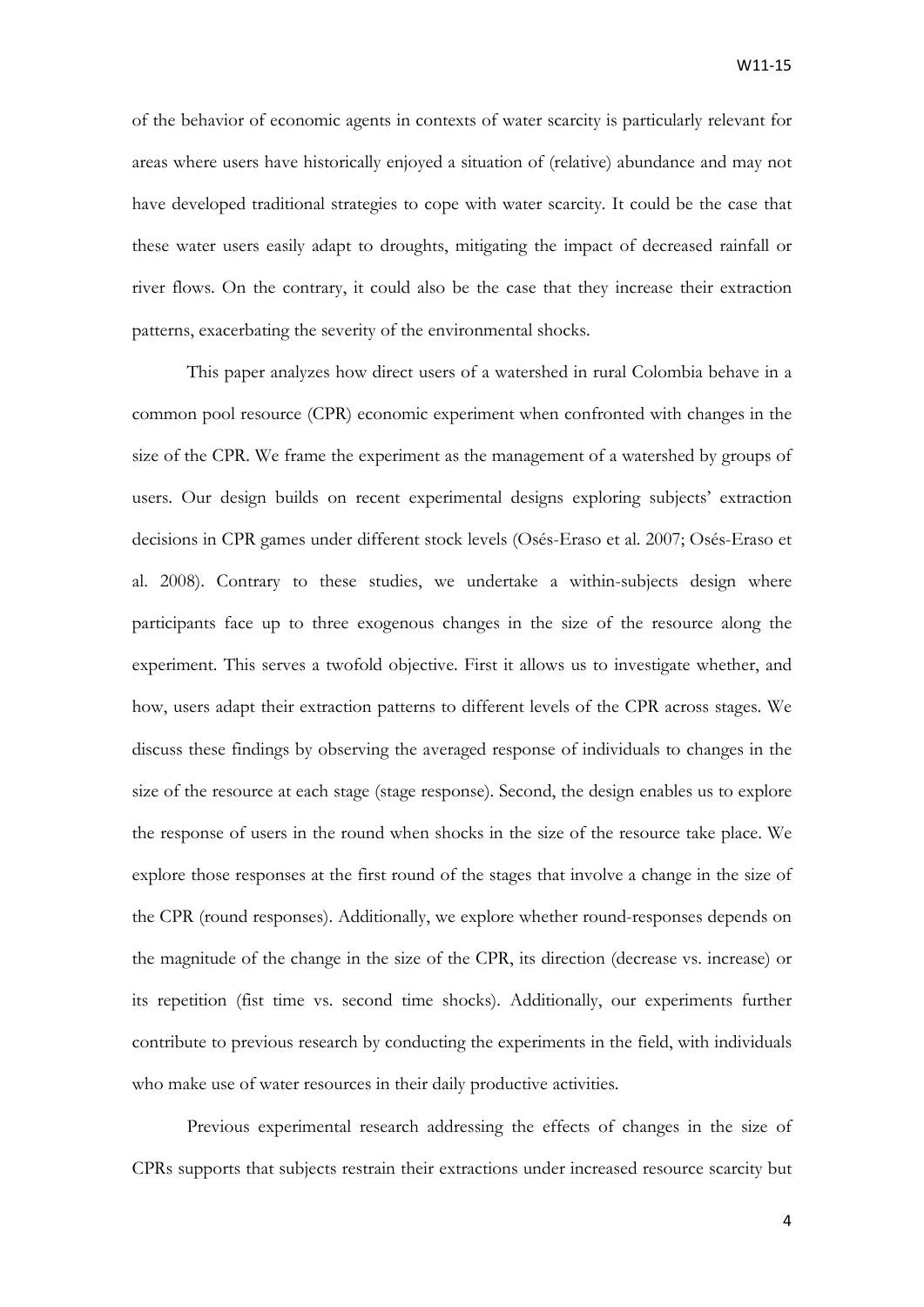not in all contexts. Osés-Eraso and Viladrich-Grau [\(2007\)](#page-19-6) use a static game exposing different subjects to CPRs of different sizes that are exogenously defined by the experimentalist. Their results support that the lower the initial stock level, the lower the average extraction level. Other authors have focused on endogenous scarcity by modeling dynamic games. Mason and Phillips [\(1997\)](#page-19-8) introduce dynamic cost externalities into their design by allowing extraction costs to increase with the extraction levels in previous rounds. These authors find very little tendency for players to cooperate but still find that, in the advent of complete resource depletion, subjects reduce their harvests so that the stock rebounds. Adopting a different approach, Fisher et al [\(2004\)](#page-19-9) allow for different regeneration rates in a dynamic CPR and find that users do not change extraction levels when the resource grows in a slow manner but reduce extractions when the resource grows fast. Other studies consider exogenous and endogenous sources of scarcity simultaneously. Rutte et al [\(1987\)](#page-20-3) create a static resource dilemma game whereby both are incorporated. Their results support that subjects extract less when the resource is less abundant and that endogenous sources of scarcity imply lower extractions as compared to exogenous sources. Osés-Eraso et al. [\(2008\)](#page-19-7) also combine endogenous scarcity (which in their case emerges from uses' extraction decisions in a dynamic CPR) with exogenous scarcity imposed by the experimentalist when defining different initial sizes of the CPR. Their findings support differences in responses of subjects to the different sorts of scarcity. While scarcer initial resources (exogenous scarcity) imply lover average appropriation trends, the bigger the scarcity endogenously driven, the larger the extraction levels. As the authors present it "agents' behavior tends to exacerbate the previous reduction in resource stock size." (p. 545). Similarly, Moreno-Sánchez and Maldonado [\(2010\)](#page-19-10) find in a semi- dynamic CPR experiment<sup>[1](#page-4-0)</sup> that when the size of the CPR in the previous round was high and in the current round is low, extraction significantly decreases.

**.** 

<span id="page-4-0"></span><sup>&</sup>lt;sup>1</sup> We refer to it as semi-dynamic because the experimental design allows two levels of stock availability, either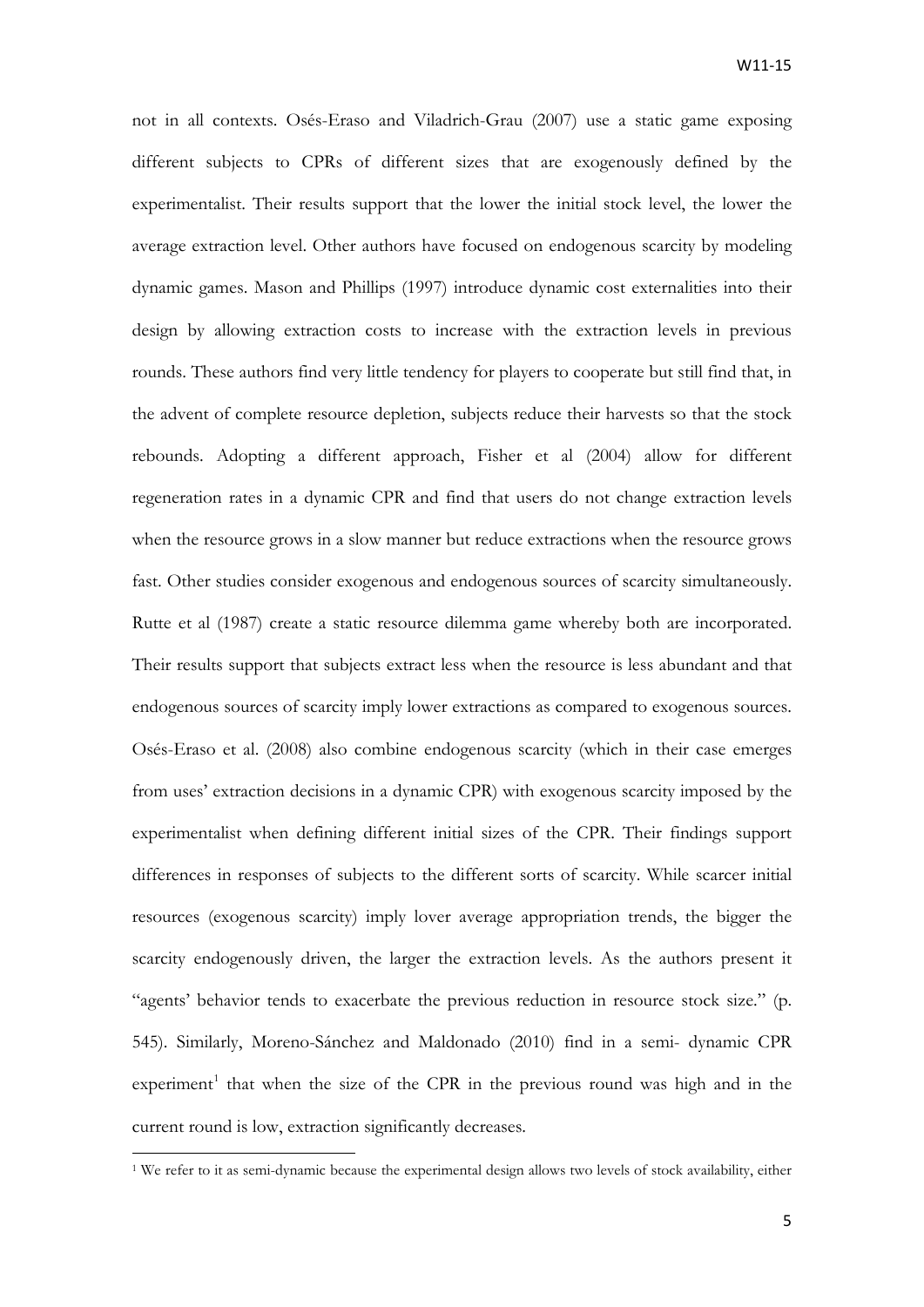To overcome the comprehension critiques from dynamic games [\(such as those](#page-19-11)  [presented by Moxnes 2000\)](#page-19-11), we present a within-subjects static design that simplifies the decision task but keeps the basic incentive structure to allow us to study how subjects behave when the size of the CPR varies along the game. Most importantly, dynamic CPR models are relevant for stock resources such as fisheries, forestry or groundwater systems, but static models are more compelling for the analysis of flow resources such as rivers. As long as there is no water storage facility (like a dam or an aquifer), the amount of water available for a community in a specific location of a river is exogenous to users (it depends on the ecological conditions and on the upstream extraction behavior), and water levels would be expected to vary over time<sup>[2](#page-5-0)</sup>. Thus, we believe our static CPR game would better describe the structure of incentives that a particular community located in a specific location of the watershed may face.

Our results suggest that users take some time to reduce their extractions at stages where the size of the decreases moderately, but immediately extract more when the resource decreases to a size in which they can fully deplete it. Also, we show that experiencing a decrease in the size of the resource can accentuate rent-seeking behavior once the size of the resource rebounds. Lastly, we observe that the behavior of subjects at the specific rounds where the size of the CPR changes is mostly conditioned by whether the subjects have experienced a similar shock previously in the game.

### **2. Model and Experimental Design**

 $\overline{a}$ 

<span id="page-5-0"></span>abundant or scarce. Users start with the high level stock and can remain in that level if they do not extract above a certain level of the resource. In they do so, the whole group ends up in the low level stock. <sup>2</sup> We do not consider in this illustration the (relevant) capacity of different communities sharing a certain watershed to coordinate for an integral management.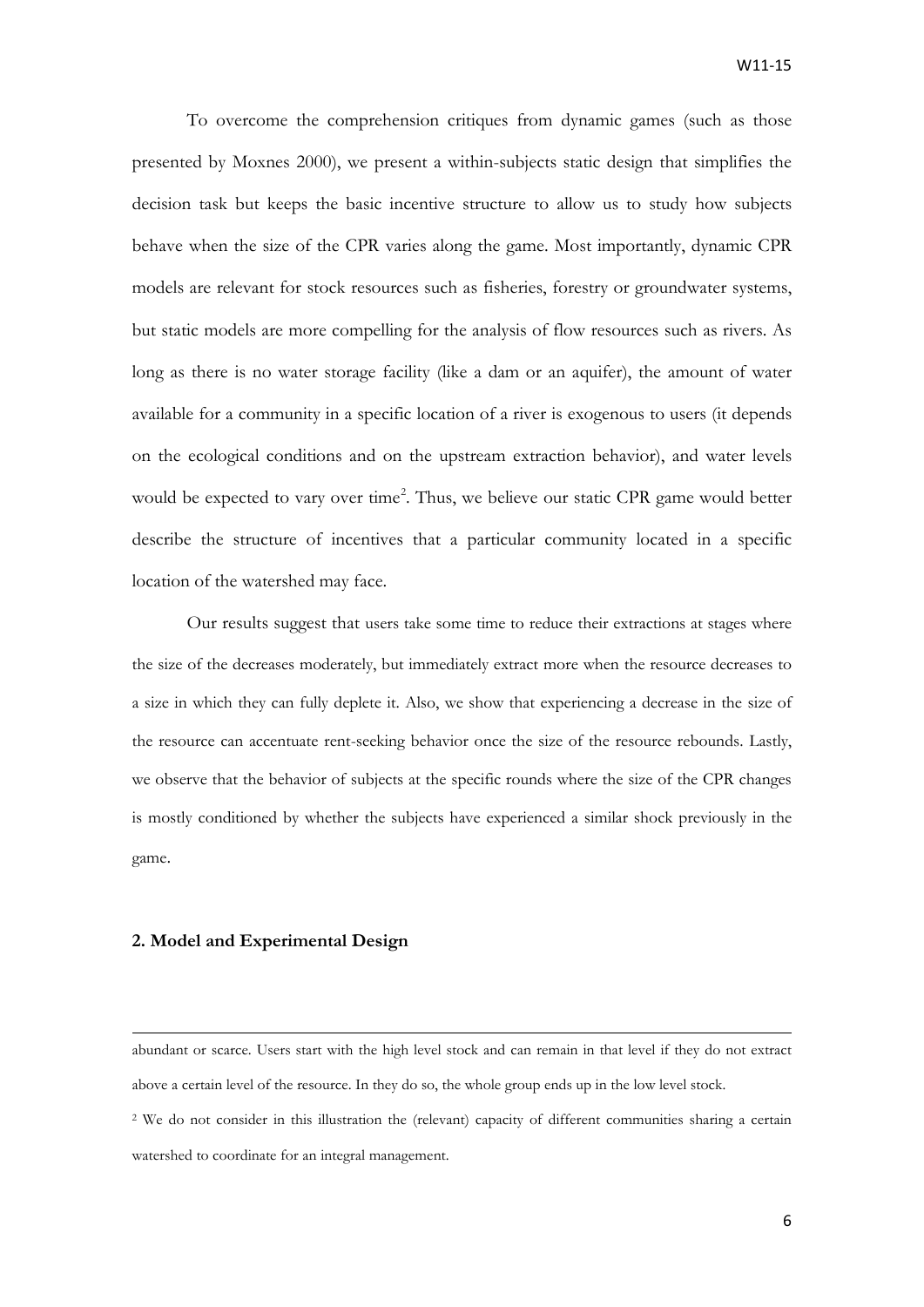We follow the CPR model presented in Osés-Eraso and Viladrich-Grau [\(2007\)](#page-19-6) and apply it in a within-subject experimental design with rural users of water resources in Colombia. In the experiment, we model the strategic decisions of a group of *n* players who can make use of a CPR of total size  $K_0$  in experimental currency units. In the instructions the CPR was presented as a watershed. Each one of the *n* individuals, *i*, has an equal endowment *e* that can be invested in extraction of the CPR, or in a safe outside activity. Every unit invested in extraction,  $x_i$  where  $x_i \in [1, e]$ , yields *w* units for the subject; while every unit placed in the safe option yields *α* units for the subject, leaving the CPR unchanged. At the end of a round the size of the CPR,  $K_p$  depends on the aggregate group units invested in the extraction,  $X = \sum x_i$ , as presented in equation 1.

$$
K_f(X) = K_0 - cX
$$
, where  $c > 1$  (1)

At the end of each round all remaining  $K_f$  units are evenly distributed among the *n* players. Therefore, the marginal benefit from investing in the safe option is  $\alpha + \frac{c}{n}$  and payoffs for each player  $\pi$ *<sub>i</sub>* depend on the vector of individual appropriators' investments in the resource  $\mathbf{x} = (x_1, ..., x_n)$ , as presented in equation 2.

$$
\pi_i(\mathbf{x}) = wx_i + \alpha(e - x_i) + \frac{\kappa_f}{n}, \text{ where } n > 0 \text{ and } \alpha > 0 \tag{2}
$$

In order to create a social dilemma for the extraction decision of the CPR we assume  $(\alpha + \frac{c}{n}) < w < (\alpha + c)$ . Consequently, investment in extraction from the CPR, is more efficient from the individual perspective, since marginal net benefit from extraction is higher than investment in the safe option (see Figure 1); that is  $w > \alpha + \frac{c}{n}$ . At the same time, at the aggregate group level investment in the safe option entails higher net benefits than investment in the common pool resource (see Figure 1); this is  $w < (\alpha + c)$ , and thus it is more efficient from the social perspective. In this game, the dominant individual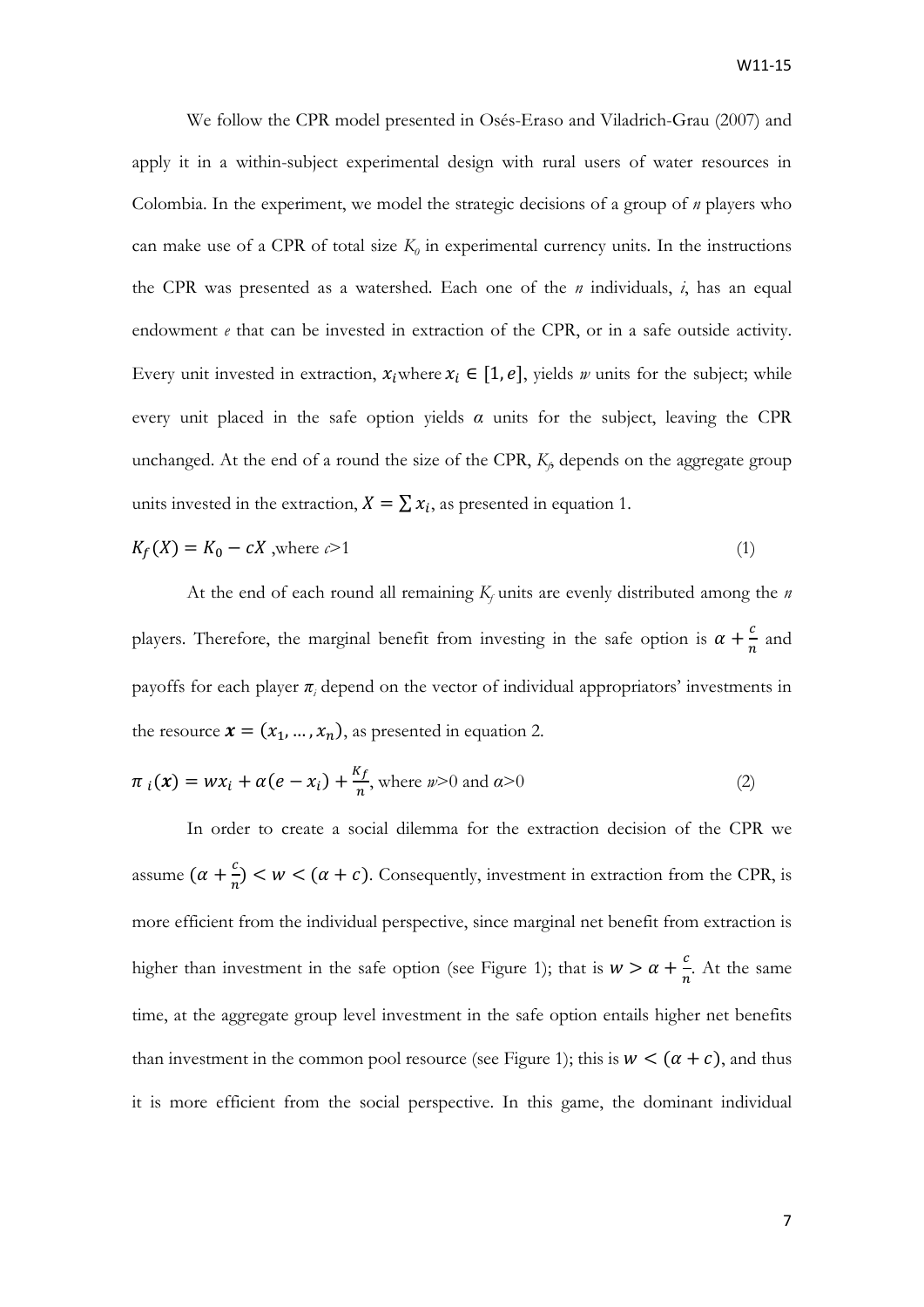strategy is full appropriation,  $x_i = e$ , while social efficiency requires a minimum level of resource extraction  $x_i = 0$ .

#### INSERT FIGURE 1 ABOUT HERE

Note that the level of the natural resource  $K_0$  does not influence the incentive structure of agents. Both the Nash equilibrium and the social optimum are independent of the abundance or scarcity of the resource. Therefore, changes in subjects' extraction decisions under different levels of the CPR can be equally analyzed in absolute terms or as deviations from the Nash equilibrium. The values for each parameter used along the experiment are the same as in Osés-Eraso and Viladrich-Grau [\(2007\)](#page-19-6) with the exception that our groups are of five rather than four players. Our parameters are presented in Table 1.

# INSERT TABLE 1 ABOUT HERE

As described before, during the experiment three sizes (heretofore levels) of the CPR are evaluated: a high level (H), a medium level (M) and a low level (L) that appear at different stages of the game (each stage consist of 10 rounds). Subjects participate in one of the following treatments: HHH, HMM, HMH, HML and HLL, where each letter refers to the level of the CPR for each stage of the game (see Table 2). Notice that all treatments start with a high level of the CPR in stage 1, it decreases to a medium level in stage 2 for treatments HMM, HMH, HML and to a low level in treatment HLL. For treatment HML it decreases again in stage 3 and it increases for HMH. For HHH the level of the CPR remains constant for the whole experiment. By design, evaluating the different levels of the CPR implies the imposition of different shocks at the beginning of each stage of the game for some treatments. We will consider that a shock occurs at the round where the experimentalist exogenously changes the level of the CPR. Thus, for treatments HMH, HMM, HML, HLL there is a shock at round 11, and for treatments HMH, HML there is a shock at round 21.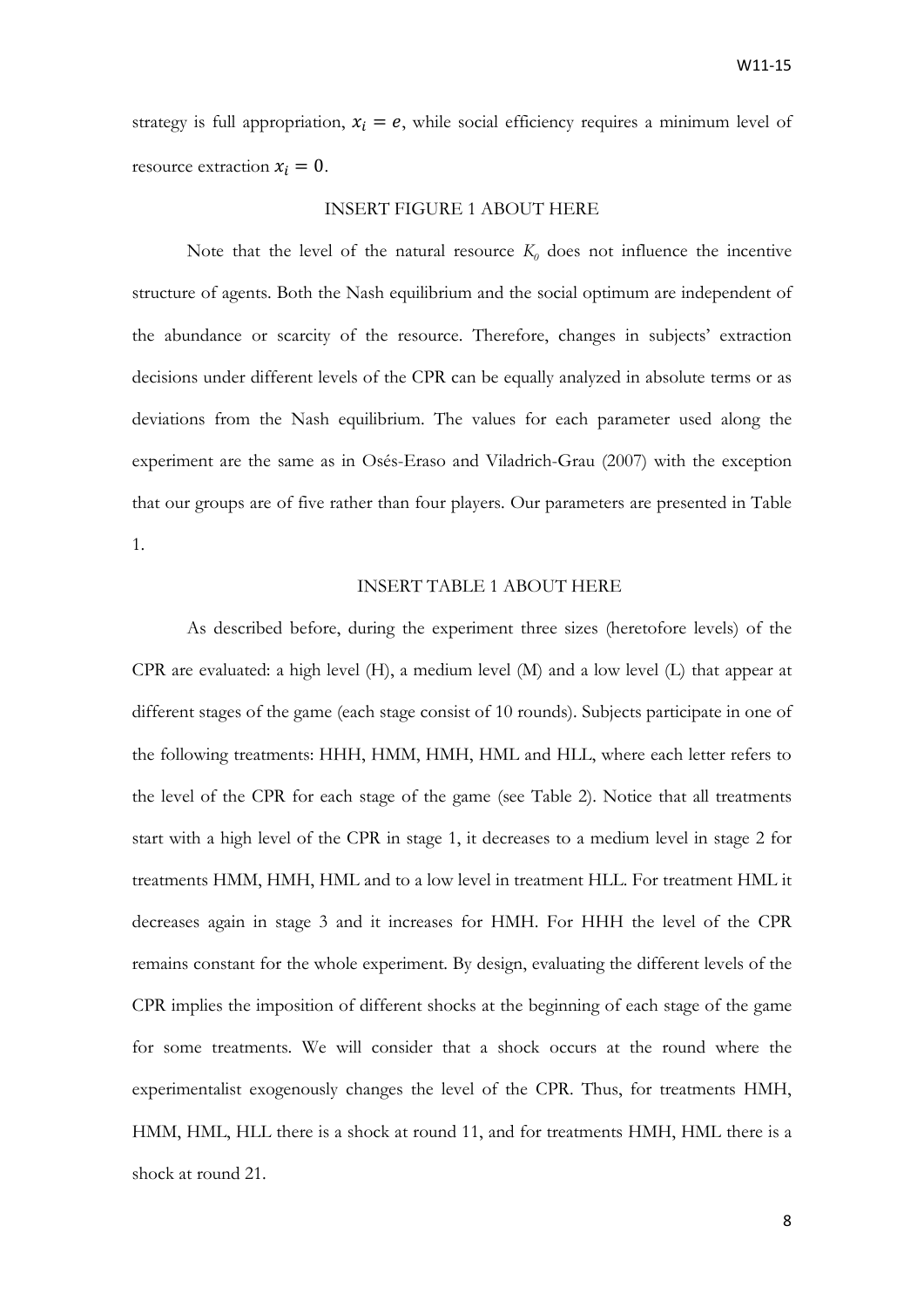#### INSERT TABLE 2 ABOUT HERE

We set the level of the CPR available in the low level  $K_{0I}$ , so that when all players in a group extract their whole endowment, there is no resource left at the end of the round to be distributed among players  $K_f(100) = 0$ .<sup>[3](#page-8-0)</sup> This results in  $K_{0,L}$ =300. Thus, with a low initial level, full-extraction by all users results in the exhaustion of the CPR. The medium level,  $K_{0,M}$ =450, is arbitrarily defined as 50% higher than the low level and the high level,  $K_{0,H}$ =675, as 50% higher than the medium level. Table 2 presents a summary of the different treatments, including the level of the CPR in every stage as well as the change in the size of the CPR from one stage to the other. Table 3 presents the Nash extraction prediction and the social optimum for the different levels of the CPR (100 and 0 respectively for all resource levels). Additionally, Table 3 includes the level of the CPR at the end of a round if all the subjects in the group behave as the Nash prediction  $(K_f$  Nash) as well as if all subjects behave following the social optimum  $(K_f \text{ social})$ .

# INSERT TABLE 3 ABOUT HERE

A total of 25 groups, evenly divided among five treatments (five groups per treatment), were conducted in different communities of the Colombian Coello watershed in July 2010. The Coello watershed is located in the central Andean Cordillera. It covers an area of 190,000 ha, ranging from 280 to 5300 meters above sea level and annual rainfall ranges from below 1000 mm to more than 3970 mm [\(Johnson et al. 2009\)](#page-19-12). Currently water quantity is not a problem in the region, but there is a growing concern about future scarcity problems.

The recruitment process for these experiments was done with the aid of local leaders and NGOs. In the invitation to participate, the experiments were presented to

<span id="page-8-0"></span><sup>&</sup>lt;sup>3</sup> This is aimed to avoid negative units of the resource to be distributed among players at the end of a round, which may be counter intuitive for rural users of water resources such as those participating in the experiments.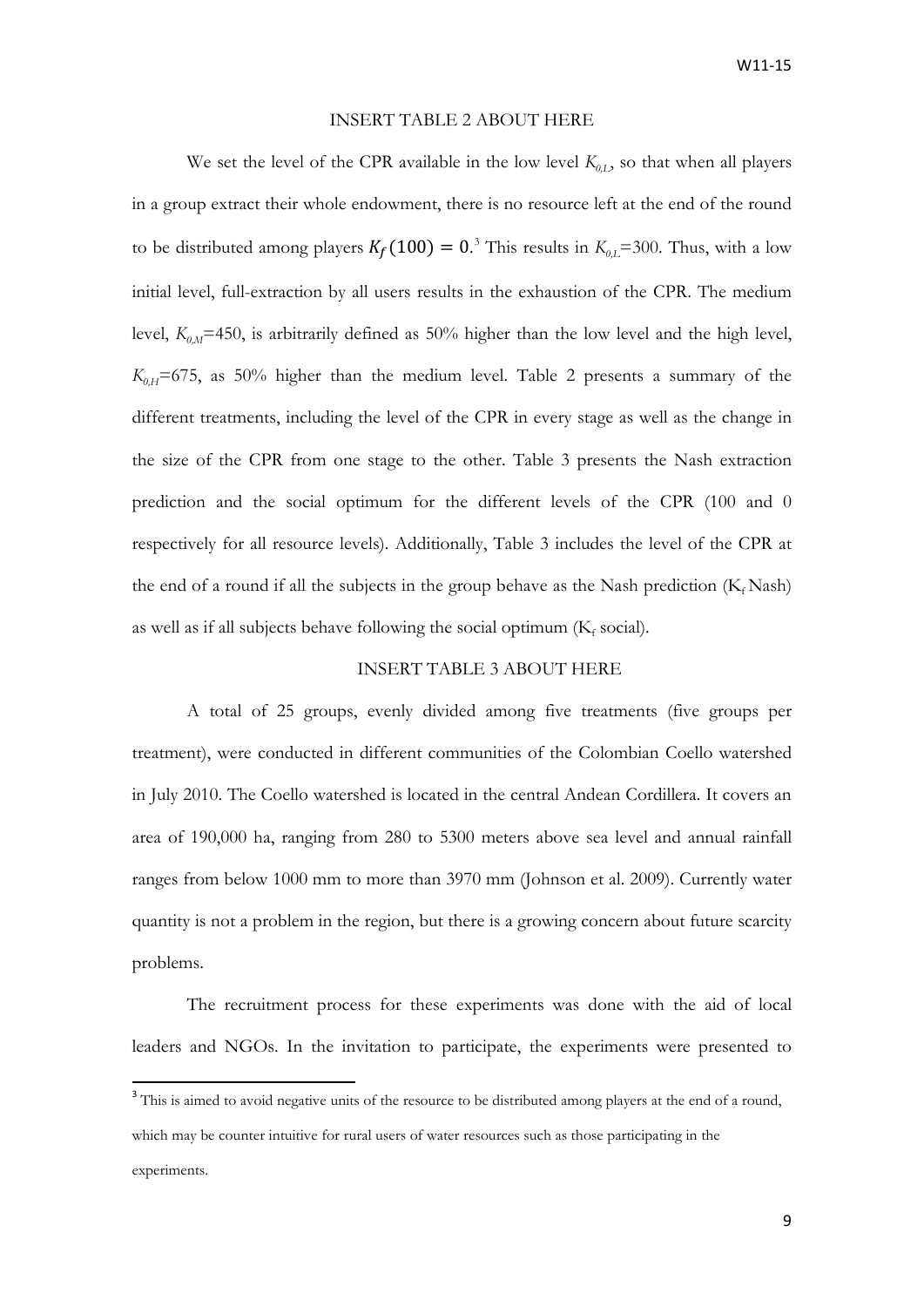participants as a decision-making activity. In order to have a diverse sample we invited all the inhabitants of communities who were older than 18 years. People from the same household were not allowed to participate in the same group. In each session, we run the experiment with up to three groups of five subjects living in the same community. We started the experiment by reading aloud the instructions<sup>[4](#page-9-0)</sup> and handing out the forms where users had to record their decisions. During the instructions, subjects were told that the experiment had three stages, each with 10 rounds and that they had to decide at each round how to allocate their endowment among the extractive activity or the safe option, as developed in the model above. In the instructions we emphasized that the game was static, meaning that extraction level in a round did not affect the size of the CPR in the next round or stage. Subjects were asked to remain silent for the entire experiment and to sit back to back so that it was impossible for them to see other participants' forms. Questions were responded to in private. Subjects played several practice rounds in order to familiarize them with the game and the different forms. Field assistants helped subjects with reading and/or writing difficulties; but in these situations participants had to make their own decisions and the assistant only transcribed the decision into the game forms. Each session lasted about four hours.

In all stages of the experiment, each subject had to write down his decision in a "decision card" that was collected by the experimenter. Once the experimenter collected the decision cards from the group, he announced in public the total extraction of the group, the level of experimental units remaining in the watershed and the resource share earned by each participant. Then, each subject was able to calculate his payoff in that round<sup>[5](#page-9-1)</sup>.

<span id="page-9-0"></span><sup>&</sup>lt;sup>4</sup> Instructions are available upon request.

<span id="page-9-1"></span><sup>5</sup> Each one of the subjects participating in the experiment was provided with a calculator to facilitate all the calculations. Additionally at each round the experimenter was randomly verifying the calculations.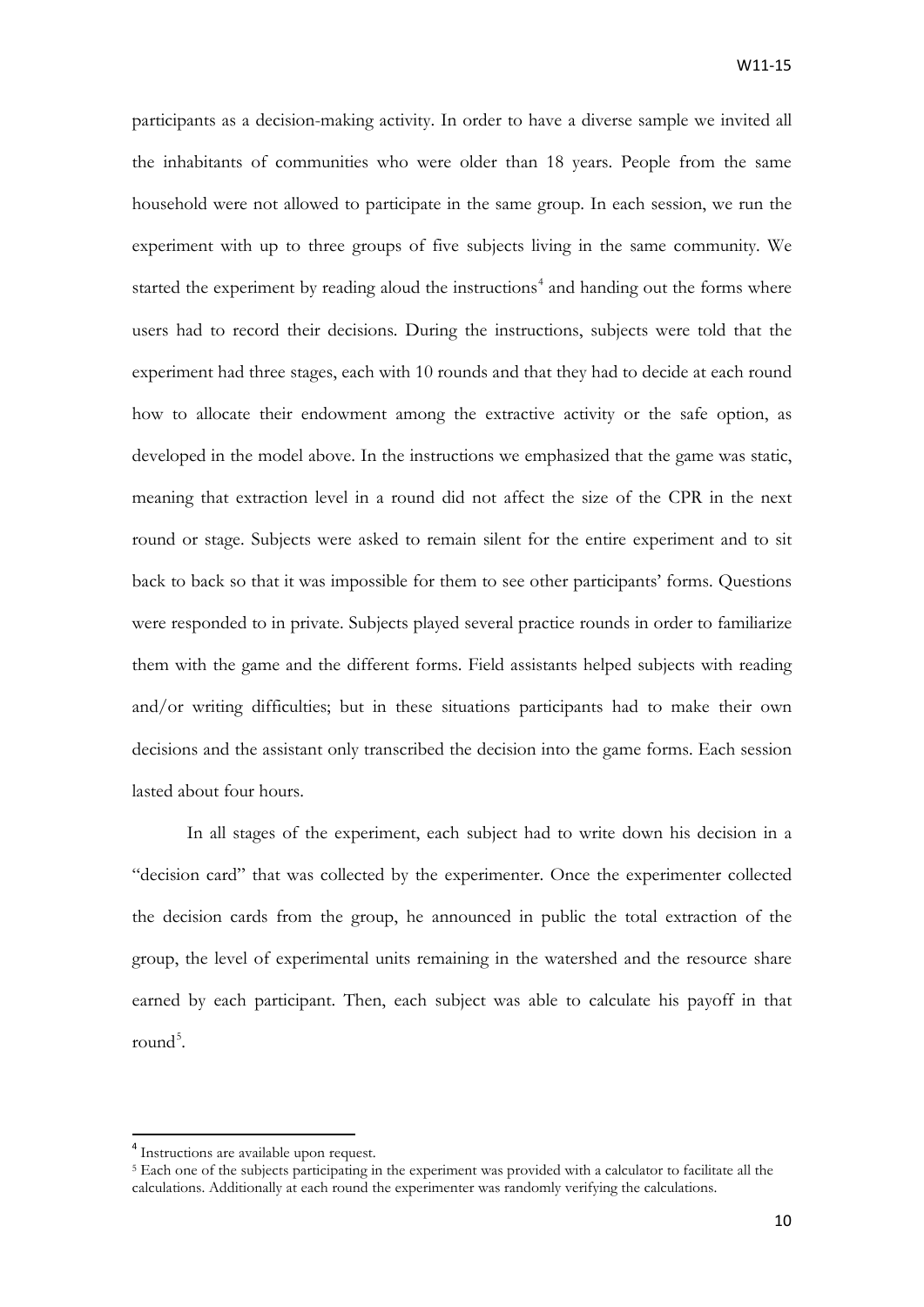Table 4 presents socio-demographic characteristics of the subjects. Agriculture, livestock or daily labor in farms is one of the main economic activities of 52.8% of the participants. The majority of subjects participating in the experiment are males (63%), with an average age of 44 years and slightly more than 8 years of education. Further, most subjects (76%) have been living in the area for more than 10 years.

# INSERT TABLE 4 ABOUT HERE

At the end of each session we calculated each person' earnings for the 30 rounds and paid in cash while subjects were filling a socioeconomic survey. Subjects' earnings ranged from 8,322 to 18,037 Colombian pesos with an average of 13,218 pesos (about US  $$7.27<sup>6</sup>$  $$7.27<sup>6</sup>$  $$7.27<sup>6</sup>$ 

## **3. Results**

**.** 

Figure 2 provides an overview of the average individual extraction level in each stage of the experiment, differentiating for subjects playing under the different levels of the CPR. The first panel in Figure 2 represents average individual extraction in rounds 1 to 10 (stage 1) for all treatments. In the first stage of the experiment average extraction for all treatments is around 7.2, (out of an endowment of 20), Thus, consistent with previous findings in the field [\(Cardenas et al. 2000;](#page-19-13) [Lopez et al. 2010;](#page-19-14) [Cardenas 2011\)](#page-18-1) individual decisions without external regulations or communication falls between the Nash equilibrium and the social optimum. The remaining six panels in Figure 2 represent individual extraction of subjects playing under a high, medium and low CPR levels at stage 2 and stage 3.

### INSERT FIGURE 2 ABOUT HERE

<span id="page-10-0"></span><sup>6</sup> At the time of the experiment the exchange rate was 1,819.06 pesos for one dollar. The daily wage in the area was 8 dollars.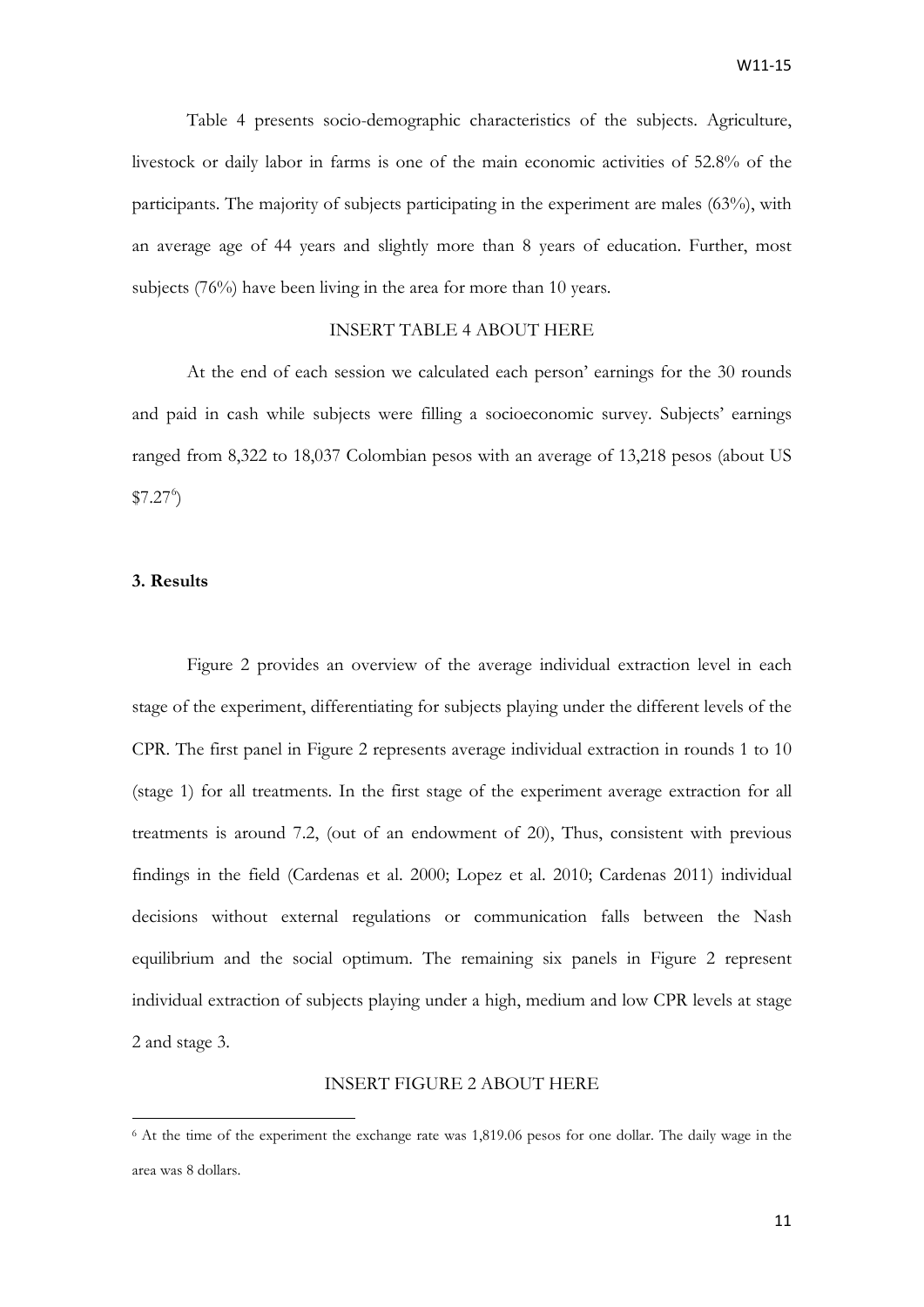We undertake an econometric analysis of the data based on a panel dataset of 125 unique subjects over 30 rounds, for a total of 3750 observations. We regress individual extraction as a continuous variable in four individual fixed effects models. In Model 1 (column 1 of Table 5), we examine differences in individual extraction across CPR levels (high, medium and low), without considering the sequencing of those levels across the different stages of the game. Variables M and L are dummies representing medium and low levels of the resource. The constant in this model is average individual extraction under the high CPR level. Thus, the coefficients provide information about differences in average individual extractions under a medium or low level of the CPR vs. the high level. This simple model shows that the extraction behavior of subjects under the medium level condition (M coefficient) is not statistically different from the behavior of subjects under the high level condition (constant).<sup>[7](#page-11-0)</sup> Alternatively, average individual extractions under the low level condition (L coefficient) are significantly higher (1% level) than extractions under the high level condition. Further, the difference between extractions under the medium level condition and the low level condition is significant  $(p=0.018^{\circ})$  $(p=0.018^{\circ})$  $(p=0.018^{\circ})$ . That is, subjects extract significantly more under the low level condition.

# INSERT TABLE 5 ABOUT HERE

In Model 2 (column 2 of Table 5), we introduce a set of variables for different interactions between the stage of the game and the level of the CPR. The intercept in this and subsequent models in Table 5 is the average individual extraction of individuals facing the high level condition at stage 1. Hstage2 and Hstage3 are dummy variables for subjects

**.** 

<span id="page-11-0"></span><sup>7</sup> The Baltagi-wu LBI test for Model 1 is 1.692, which is close to 2. Therefore, after controlling for individual fixed effects autocorrelation is not a problem in our data and our estimates are consistent. The value of the test for Models 2, 3 and 4 is 1.694, 1.693 and 1.695 respectively.

<span id="page-11-1"></span><sup>8</sup> Unless otherwise noted, statistical comparisons of regression coefficients were conducted with Wald tests.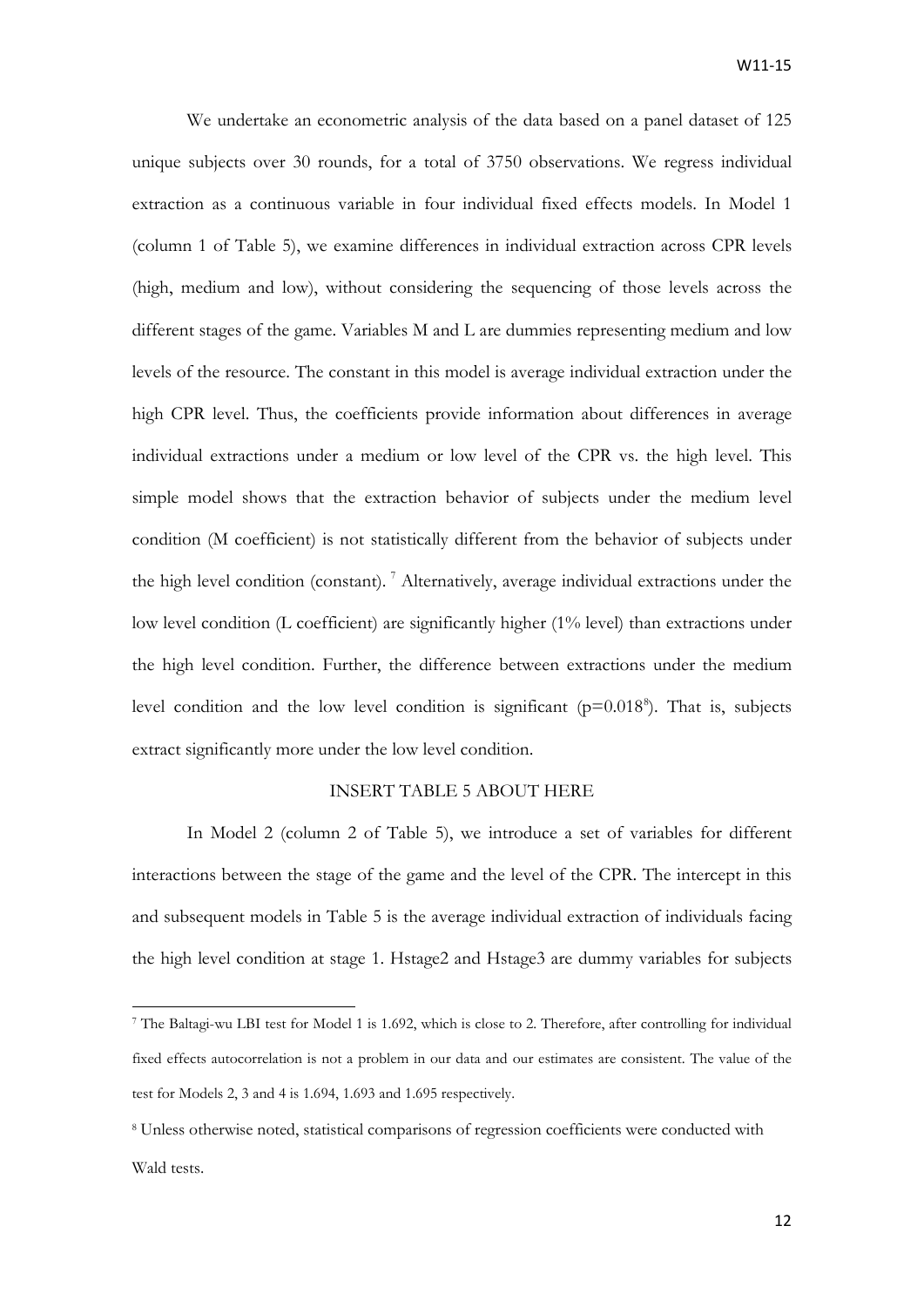playing under a high CPR level at stage 2 in the first case and at stage 3 in the second. Variables Mstage2 and Mstage3 and variables Lstage2 and Lstage3 are the corresponding dummy variables for a medium and low CPR levels at stages 2 and 3. Model 2 shows that average individual extractions under the high resource level condition at stages 2 and 3 are not significantly different from average individual extractions under the high level at stage 1. Additionally, average individual extractions under a high level at stages 2 and 3 are not significantly different from each other  $(p=0.43)$ .

Results from Model 2 also show that subjects change their extraction patterns when the level of the CPR varies along the game. The medium level condition results in a decrease of individual extractions with respect to the high level at stage 1, yet these reduced extractions are only significant for stage 3 at the 5% level of significance (see coefficients of Mstage2 and Mstage3 in Model 2). For the low level condition we obtain the opposite result; extractions increase with respect to the first stage of the experiment but again only significantly for stage 3, in this case at the 1% level of significance.

In Model 3 (column 3 of Table 5), we test for the robustness of results in Model 2 by controlling for response of subjects to the specific rounds at which a change in the resource level (i.e. shock) occurs. The variable Round 11 H-M is a dummy capturing the effect of the shock from a high to a medium level at round 11. This shock occurs in treatments HMM, HMH and HML. Variable Round 11 H-L is a dummy capturing a shock from high to a low level at round 11, which occurs in treatment HLL. Two other variables are included capturing different shocks occurring at round 21. Variable Round 21 M-L, captures a reduction from medium to low level, and Round 21 M-H an increase from medium back to high level. The sign and significance of coefficients for the stage-response of subjects in Model 3 do not vary with respect to those in Model 2. The sole exception is variable Lstage2, which is now statistically significant at the 5% level of significance. Thus, reinforcing results in Model 1, subjects playing under a low resource level condition extract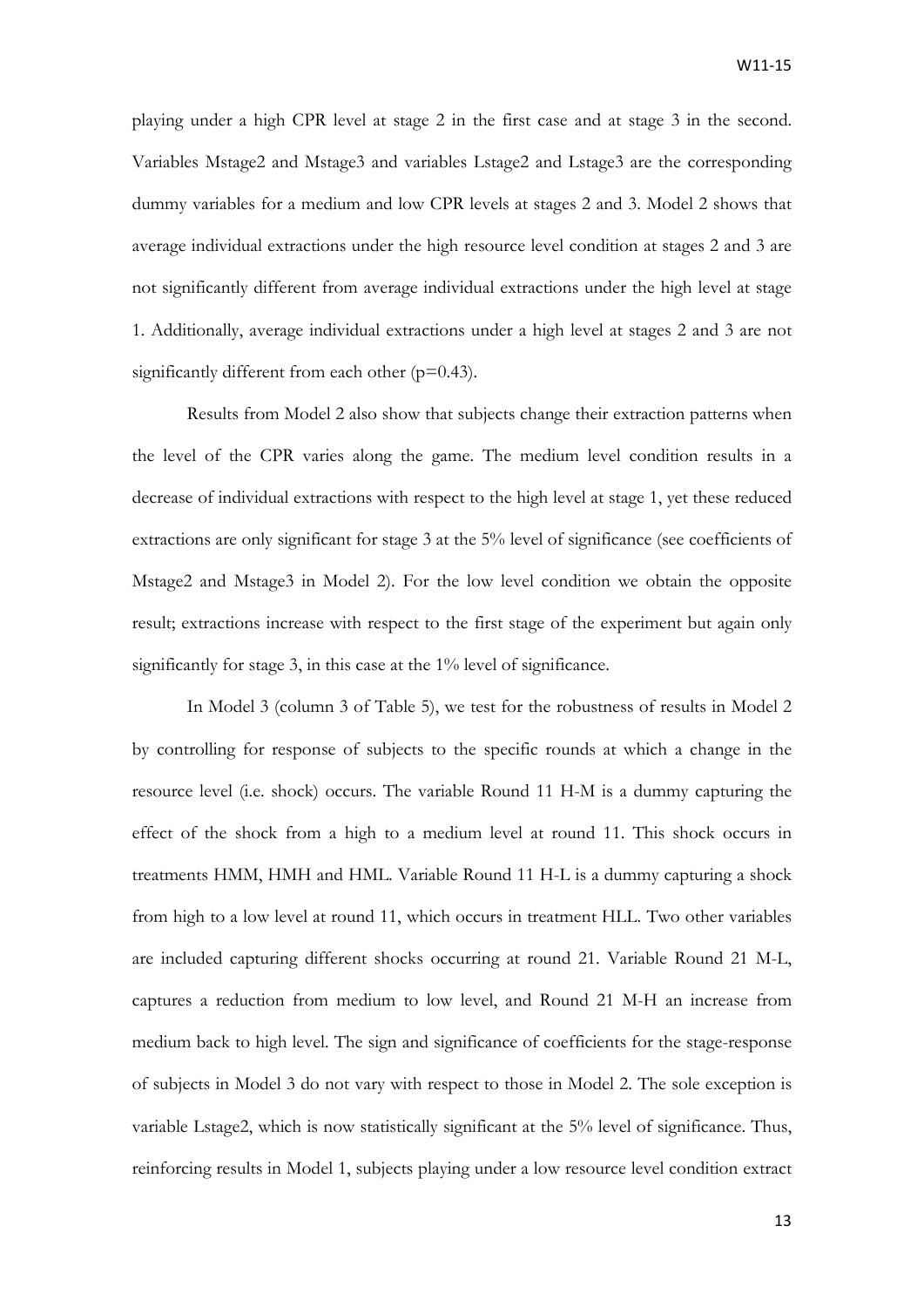more than in the baseline, both at stages 2 and 3 (see coefficients of Lstage2 and Lstage3 in Model 3).

Stage results from Model 1 and 2 are summarized in Result 1 and Result 2. The results regarding the shock variables will be explored later in the paper.

*Result 1: Subjects show a slow response to the medium level condition; when they respond they reduce their extraction levels.*

Subjects under the medium level take time to react to the (slightly) scarcer environment, i.e. a 33.3% reduction from the high to the medium CPR level. Further, when they react, they show more cautious extraction levels than in the baseline situation (i.e. high resource level condition at stage 1).

*Result 2: Subjects show a fast response to the condition where it is possible to fully deplete the CPR (low level); when they respond they increase their extraction levels.*

Sharp reductions in the level of the CPR, i.e. from a high level at stage 1 to a low CPR level at stage 2, result in a change in behavior straight from the second stage. Under the low resource level, subjects increase extractions (both at stage 2 and 3) as compared to their extractions under the high level. The faster reaction of subjects to the low level than to the medium level might be due to the higher magnitude of the change from the high to the low CPR level higher (-55.5%) than from the high to the medium level (-33.3%).

We next continue exploring subjects' responses at a stage depending on their previous experiences during the game. In Model 4 (column 4 of Table 5) we extend model 3 by controlling the behavior of subjects at stage 3 depending on the level they had been exposed at stage 2. Variable (H)Hstage3 is a dummy for subjects who had been exposed to a high resource level at stage 2 and were playing under a high level at stage 3, whereas variable (M)Hstage3 is for subjects that had been confronted to the medium level at stage 2 and played under the high level at stage 3. Similarly variables (M)Lstage3 and (L)Lstage3 identify subjects that had been exposed to a medium and low levels at stage 2 respectively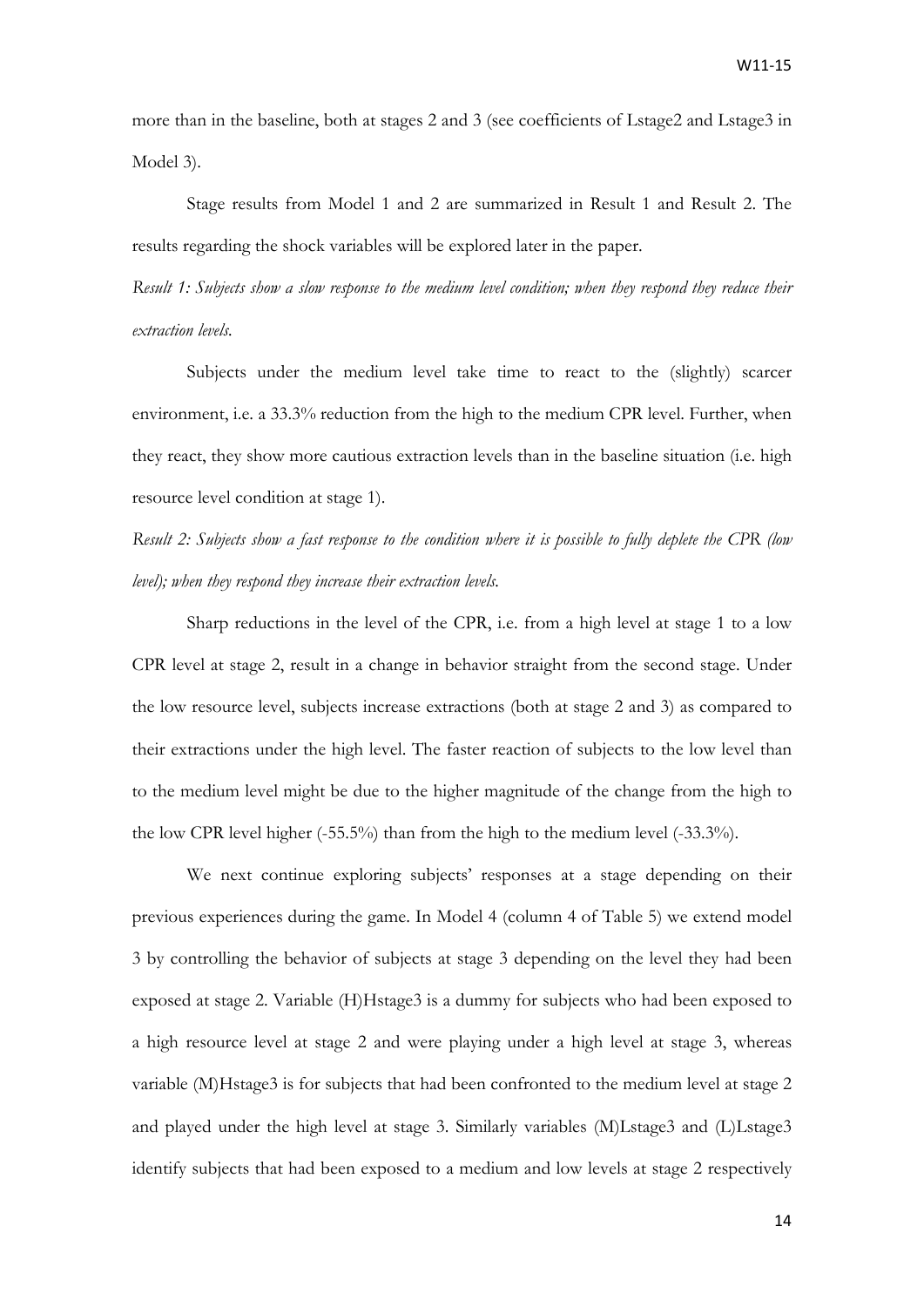and played under a low level at stage 3. All subjects playing under a medium level at stage 3, had also experienced a medium level at stage 2, so no further variables were introduced in the model.

Results 3, 4 and 5 summarize subjects' average individual response at a stage depending on the CPR levels they have been exposed to at previous stages and result 6 does so for specific rounds at which the resource level changes.

*Result 3: When the level of the resource does not change for the high and low levels, subjects do not change behavior.*

This result holds firstly for subjects playing under the high level during the three stages of the experiment. Both in Model 3 and 4 the difference between average extraction for the high level at stage 2 and 3 is not significant ( $p= 0.45$  and  $p= 0.16$  respectively). Secondly, the result also holds for subjects that play under the low level at stage 2 and continue to play that level at stage 3. We do not find statistical differences between average individual extraction of subjects playing under the low level condition at stage 2 and stage 3 in model 4 ( $p=0.29$ ). Thus, our results indicate that prolonged exposition to a low level of the CPR does not entail a continuous increase of average extractions.

*Result 4: When deepening the decrease from a medium to a low level, subjects do not behave significantly different than those who directly experienced the low level condition.*

We did not find a statistical difference  $(p=0.329)$  between the average individual extractions at stage 3 of those subjects who played under the low level condition at stages 2 and 3 and extractions at stage 3 of those who played under the medium condition at stage 2 and moved to a low condition just at stage 3. This means that when players face a low level at stage 3 the level of the resource with which they placed at stage 2, does not behave a significant influence in their behavior.

*Result 5: After recovering from a medium level back to a high level, subjects extract more than those who did not experience a reduction in the resource at stage 2.*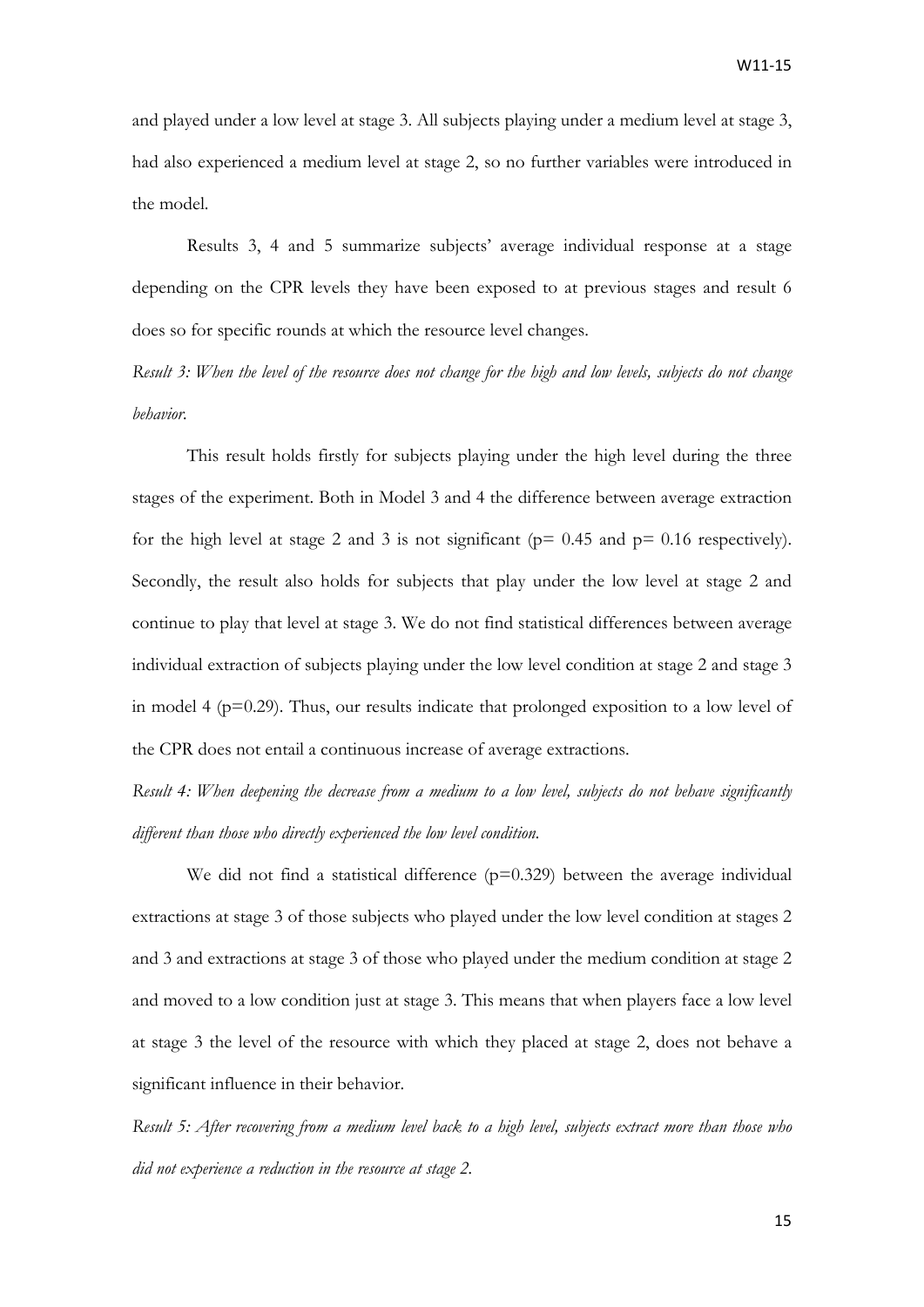A Wald-test comparison of individual extractions under a high resource level at stage 3, shows significant differences ( $p= 0.053$ ) between individuals who had played under the medium and a high level at stage 2. More precisely, subjects who were confronted to a moderate scarcity situation at stage 2 extracted significantly more when exposed back to a high resource level at stage three than those who were not exposed to a scarcity situation at stage 2. This suggests that previous scarcity experiences during the game can influence subjects' stage-response to subsequent changes in the level of the resource.

*Result 6: Repetition of a shock in the same direction affects individuals' round response but not the stage response.*

In models 3 and 4 we find different round-responses of subjects to different exogenous shocks in the level of the CPR. None of the first shocks of the game (-33.3% change from high to medium level at stage 11 and a -55.5% change from high to low level at round 11)) significantly affect individuals' behavior. However in the second shock (from the second to the third stage of the experiment, i.e. round 21) we see some variations. When the shock entails an increase in the resource level from medium to high level (variable Round 21 M-H) we do not find any significant response. Only variable Round 21 M-L capturing a -33.3% change from a medium to low CPR level is statically significant, at the 1% level. Subjects exposed to this shock had already experienced a -33.3% shock at round 11. According to the coefficient of Round 21 M-L, subjects reacted to the shock at round 21 by reducing their extractions in more than two units at that round. This effect is particularly relevant when compared to the not-significant effect of the Round 11 H-L, which represents a bigger reduction in the size of the CPR (-55.5%). This suggests that the repetition of a shock in the same direction rather than its magnitude might drive the reaction by users. Yet, the reduced extractions in response to the Round 21 M-L shock are short-termed. The reduction of subjects' extraction levels at round 21 dissipates along the stage. Participants' behavior over the remaining rounds entail an increasing extraction levels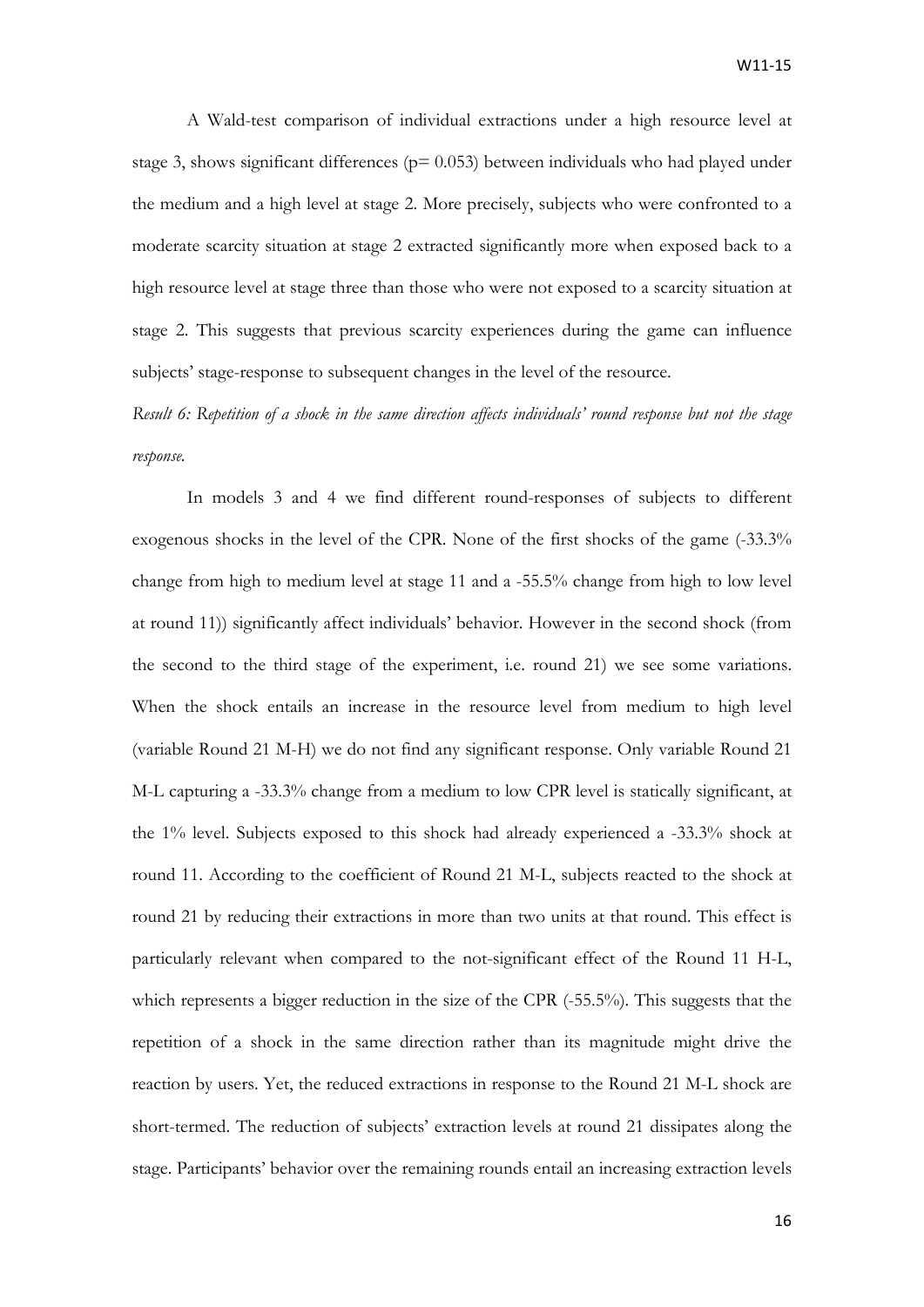to the point that the average individual extraction for the stage is bigger than under the high level condition and not different from the behavior of participants playing under other low level conditions (see Result 4).

### **4. Conclusion**

In this paper we aim to model the effect of exogenous ecological changes on the behavior of natural resource users when reducing the amount of natural resources. We do so by conducting a CPR experiment where subjects face different levels of the CPR at different stages of the experiment. More precisely, we explore whether average individual extractions vary across different levels of the CPR. For this purpose we developed different specifications of a fixed effects model explaining average individual extractions. By means of those specifications, we controlled the analysis for different levels of the resource, both alon and in interaction with the stages of the experiment, as well as for the effects of the specific rounds when changes in the level of the resource were introduced,

Our findings support that the individual behavior is sensitive to the level of the resource. When decreases in the level of the resource do not put resource conservation in jeopardy, subjects do not change average individual extractions at stage 2 but significantly reduce extractions at stage 3. That is to say, subjects take some time to react but do so by restricting their extraction levels. On the contrary, when the decrease in the level of the resource is large enough that there is a risk of resource exhaustion, individuals respond more selfishly by increasing extractions. This result contrasts with previous betweensubjects findings in the lab [\(Osés-Eraso et al. 2007\)](#page-19-6) supporting further reductions in extraction levels the lower the size of a CPR. Alternatively, our results with users of a watershed are consistent with the observation by field researchers presented by Ostrom's [\(2009\)](#page-19-15) on the curvilinear relationship between cooperation and resources productivity.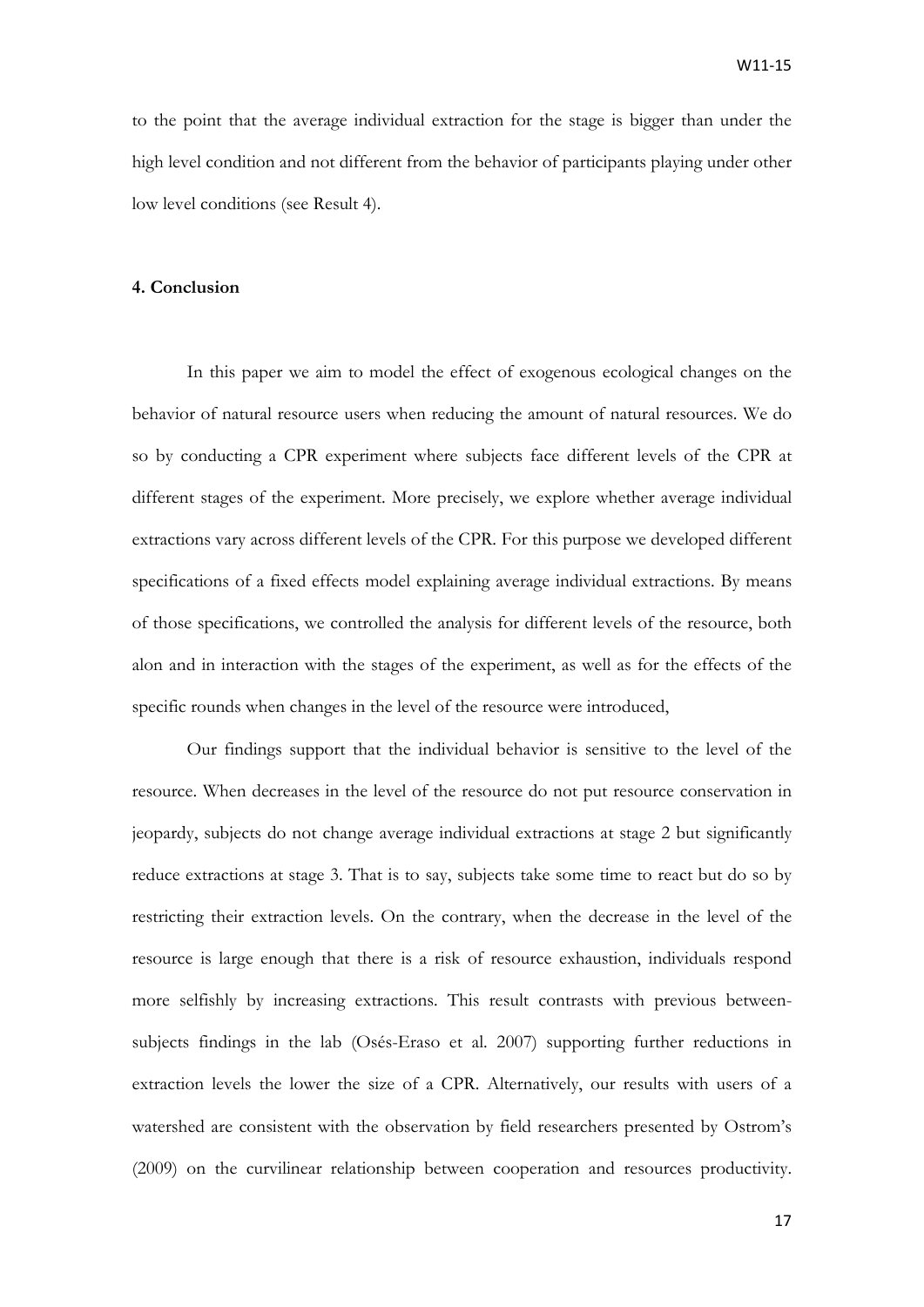According to the author, users of resources, including water sources, need to be exposed to some (but not much) scarcity before cooperative strategies emerge. But when the resource is close to depletion, users do not see any benefit on cooperation and then follow selfish strategies. Our findings suggest that experiencing changes in the size of the CPR can affect not only the direction of the individual responses of users but also the speed at which they adjust to the new conditions.

Also, we show that individual extractions of users who experienced moderate scarcity in previous rounds increase when the size of the resource levels up to the initial size. Thus, not only the level at which a subject plays, but also her previous experience during the game affects their behavior. Similarly, subjects' round-reaction to shocks in the size of the CPR is significantly affected by whether subjects have previous experience with similar shocks rather than by the magnitude of the shock or its direction. This latter result supports scholarship relating frequency of experiences to the emergence and maintenance of cooperation [\(Ostrom et al. 1994\)](#page-20-4) as well as policy effectiveness [\(Bennett et al. 1992\)](#page-18-2). Policies addressing frequent events have higher probability of being effective in mitigating the negative effects deriving from the events as a result of adaptive policy-making. For example, drought policies in regions with frequent drought events have evolved over the years to provide effective responses adapted to the local conditions.

All our results should be interpreted as providing some information on short-term subjects' reaction to changes in the availability of water resources. Within our game there was no scope for relevant responses in real life settings such as collective strategies, institutional adaptation or technological improvements, which take time to be implemented. Yet, all these have been shown to be relevant in CPR users' responses to scarcity [\(Ostrom 2009\)](#page-19-15) and deserve consideration in future research. This does not diminish the importance of our results insofar both short-term and long-term reactions are potentially relevant for sustainability success. The relevance of short-term reactions rests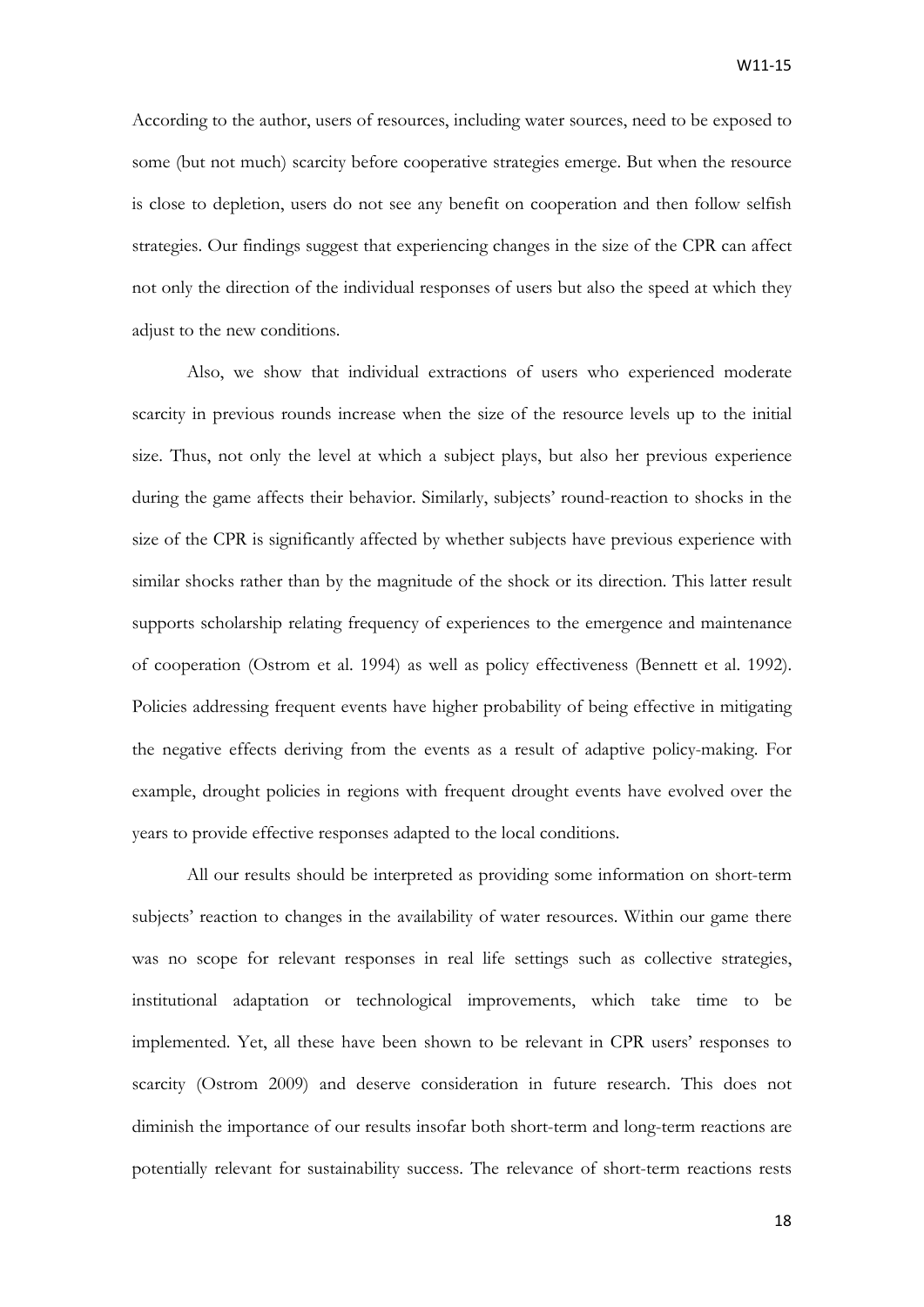on the fact that these determine the pressures over resources during the transition to longterm strategies. If pressures surpass the regenerative capacity of renewable resources during the process of developing adaptations to the new conditions the resource may deplete.

Our results support the need of further experimental research addressing the relationship between the magnitude of changes in the level of resources and users' reactions. The low level of the CPR that we evaluate in this study entails a total depletion of the resource if all members of a group extract according to the Nash equilibrium but we cannot assess if subjects' rent seeking behavior would be aggravated or tempered under an even lower level of a CPR. Similarly, our focus is on scarcity conditions, that is why our treatments mainly focus on reductions in the size of the CPR and only one treatment (HMH) considers an increase in the resource (from stage 2 to stage 3). Future research aiming to generalize our design to changes (not necessarily entailing scarcity) may consider evaluating treatments testing the behavior of subjects when exposed to a low level in stage 2 and then to a high or medium levels at stage 3.

Other open questions for further research include, to mention a few, the effect of communication, uncertainty and other contextual variables in subjects' response to scarcity shocks. Further, most empirical and experimental applications do not take into consideration that risk and time preferences may influence the way users make decisions about their extraction patterns in contexts of uncertainty due to resource stock variability.

### **References**

<span id="page-18-0"></span>Allan RP (2011). Climate change: Human influence on rainfall. Nature 470: 344-345.

<span id="page-18-2"></span>Bennett CJ, Howlett M (1992). The lessons of learning: Reconciling theories of policy learning and policy change. Policy Sciences 25: 275-294.

<span id="page-18-1"></span>Cardenas J (2011). Social Norms and Behavior in the Local Commons as Seen Through the Lens of Field Experiments. Environmental and Resource Economics 48: 451-485.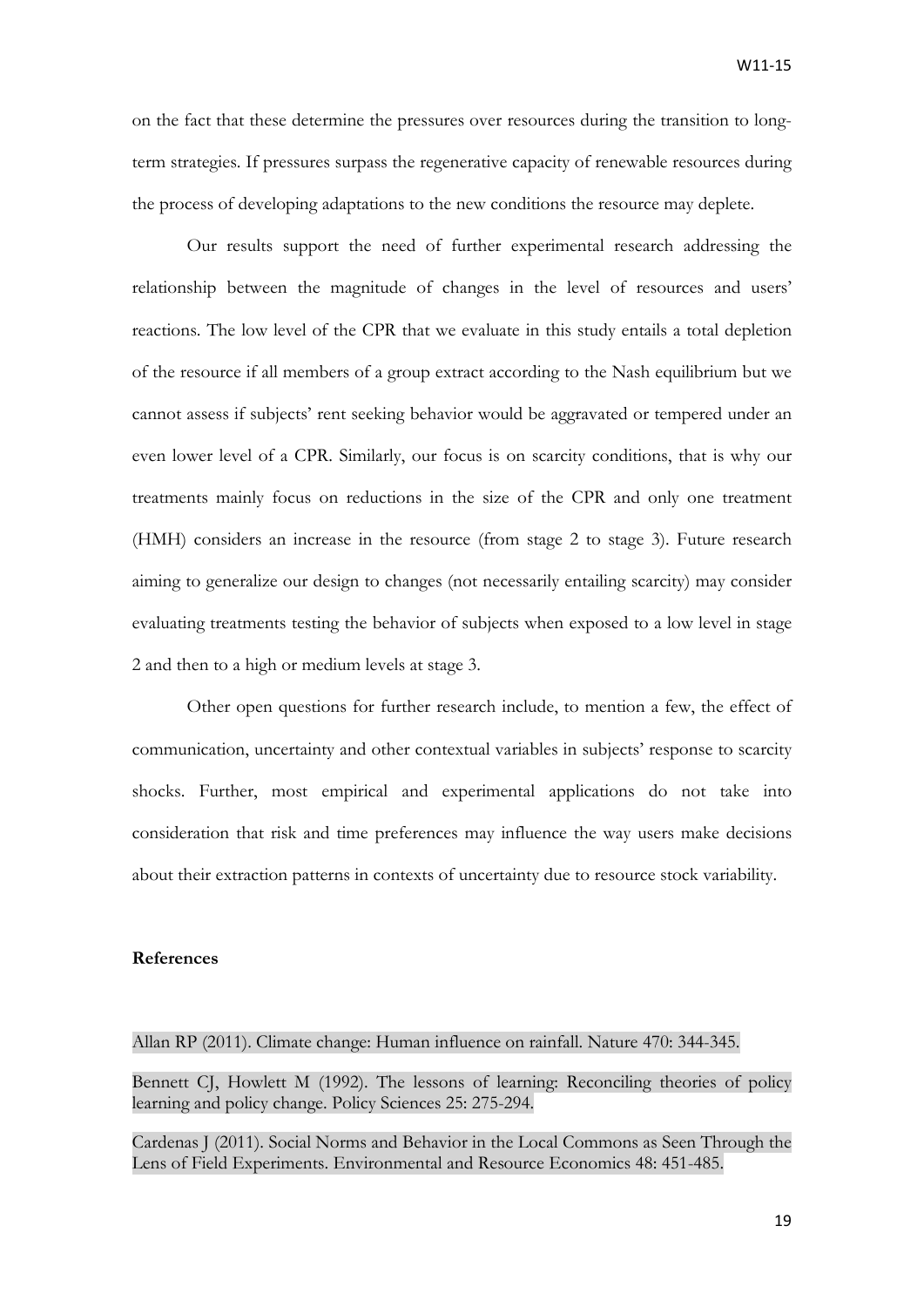<span id="page-19-13"></span>Cardenas JC, Stranlund J, Willis C (2000). Local Environmental Control and Institutional Crowding-Out. World Development 28: 1719-1733.

<span id="page-19-4"></span>Cox M, Ross JM (2011). Robustness and vulnerability of community irrigation systems: The case of the Taos valley acequias. Journal of Environmental Economics and Management 61: 254-266.

<span id="page-19-9"></span>Fischer M-E, Irlenbusch B, Sadrieh A (2004). An intergenerational common pool resource experiment. Journal of Environmental Economics and Management 48: 811-836.

<span id="page-19-2"></span>García-Vila M, Lorite IJ et al (2008). Management trends and responses to water scarcity in an irrigation scheme of Southern Spain. Agricultural Water Management 95: 458-468.

<span id="page-19-12"></span>Johnson N, Garcia J et al (2009). Water and Poverty in Two Colombian Watersheds. Water Alternatives 2: 34-52.

<span id="page-19-14"></span>Lopez MC, Murphy JJ et al (2010). Comparing the effectiveness of regulation and prosocial emotions to enhance cooperation: experimental evidence from fishing communities in Colombia. Economic Inquiry: no-no.

<span id="page-19-8"></span>Mason CF, Phillips OR (1997). Mitigating the Tragedy of the Commons through Cooperation: An Experimental Evaluation. Journal of Environmental Economics and Management 34: 148-172.

<span id="page-19-1"></span>Merrett S (2004). The potential role for economic instruments in drought management. Irrigation and Drainage 53: 375-383.

<span id="page-19-0"></span>Min S-K, Zhang X et al (2011). Human contribution to more-intense precipitation extremes. Nature 470: 378-381.

<span id="page-19-10"></span>Moreno-Sánchez RdP, Maldonado JH (2010). Evaluating the role of co-management in improving governance of marine protected areas: An experimental approach in the Colombian Caribbean. Ecological Economics 69: 2557-2567.

<span id="page-19-11"></span>Moxnes E (2000). Not only the tragedy of the commons: misperceptions of feedback and policies for sustainable development. System Dynamics Review 16: 325-348.

<span id="page-19-7"></span>Osés-Eraso N, Udina F, Viladrich-Grau M (2008). Environmental versus Human-Induced Scarcity in the Commons: Do They Trigger the Same Response? Environmental and Resource Economics 40: 529-550.

<span id="page-19-6"></span>Osés-Eraso N, Viladrich-Grau M (2007). Appropriation and concern for resource scarcity in the commons: An experimental study. Ecological Economics 63: 435-445.

<span id="page-19-3"></span>Ostrom E (1990). Governing the commons: the evolution of institutions for collective action. Cambridge University Press, Cambridge.

<span id="page-19-15"></span>Ostrom E (2009). A General Framework for Analyzing Sustainability of Social-Ecological Systems. Science 325: 419-422.

<span id="page-19-5"></span>Ostrom E (2011). Reflections on Some Unsettled Problems of Irrigation. The American Economic Review 101: 49-63.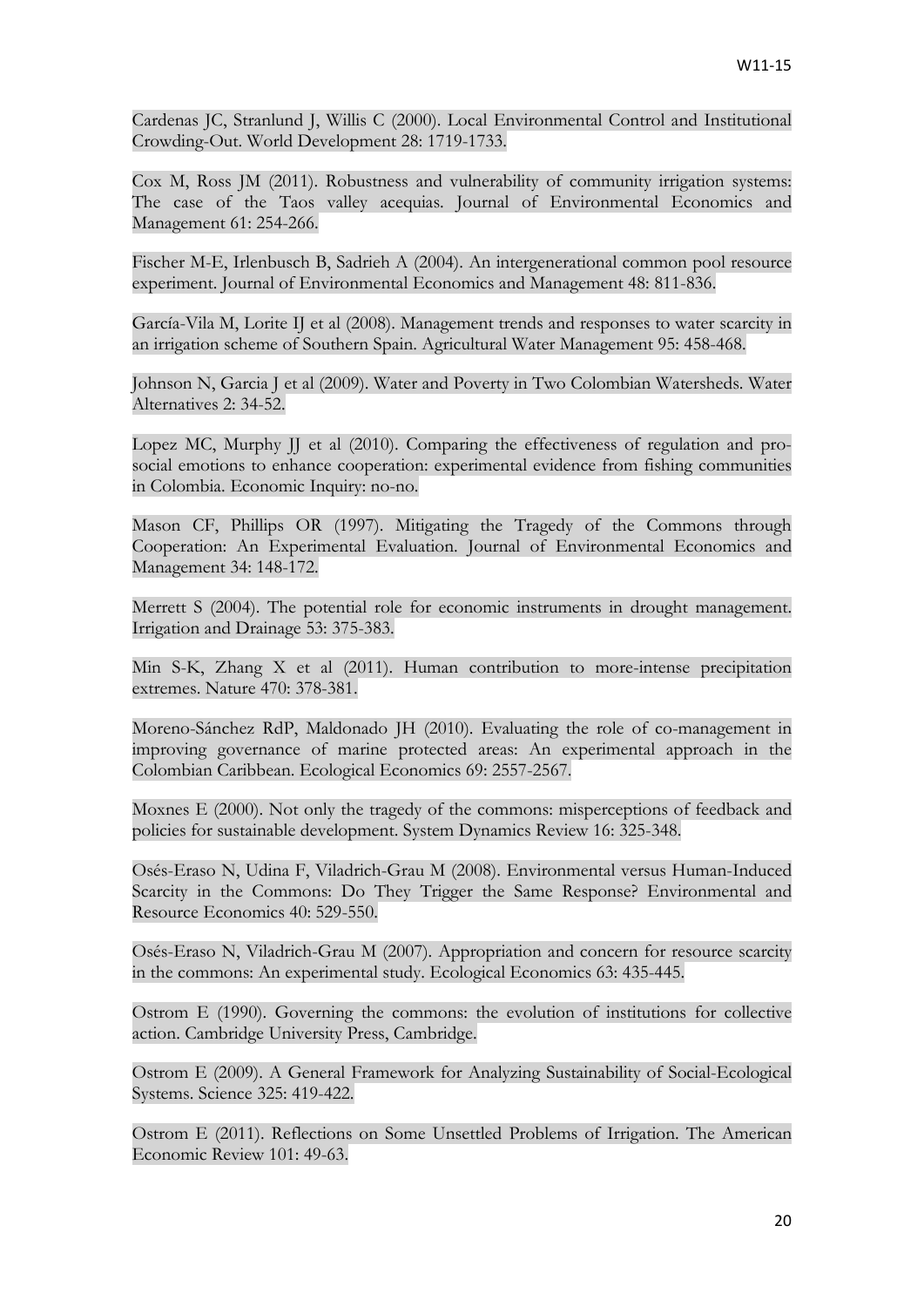<span id="page-20-4"></span>Ostrom E, Gadner R, Walker J (1994). Rules, games and common pool resources. University of Michigan Press., Michigan: Ann Arbor.

<span id="page-20-0"></span>Overpeck J, Udall B (2010). Dry Times Ahead. Science 328: 1642-1643.

<span id="page-20-2"></span>Palmer M, Lettenmaier D et al (2009). Climate Change and River Ecosystems: Protection and Adaptation Options. Environmental Management 44: 1053-1068.

<span id="page-20-1"></span>Palmer MA, Liermann CAR et al (2008). Climate Change and the World's River Basins: Anticipating Management Options. Frontiers in Ecology and the Environment 6: 81-89.

<span id="page-20-3"></span>Rutte CG, Wilke HAM, Messick DM (1987). Scarcity or abundance caused by people or the environment as determinants of behavior in the resource dilemma. Journal of Experimental Social Psychology 23: 208-216.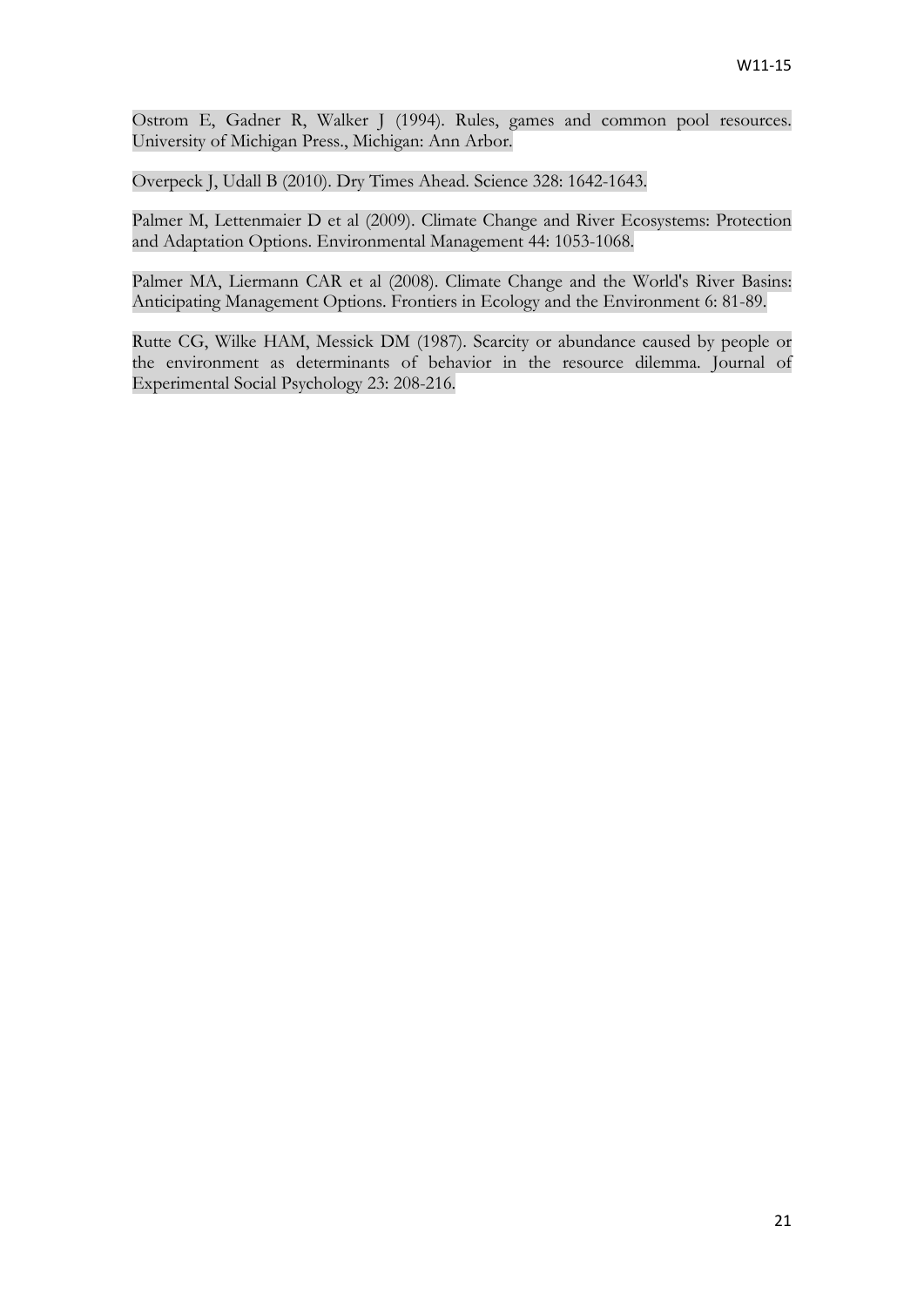# **TABLES AND FIGURES**

| Table 1. Parameter values of the model for the experimental game. |   |  |   |  |  |  |
|-------------------------------------------------------------------|---|--|---|--|--|--|
| Parameter                                                         | n |  | w |  |  |  |
| Value                                                             |   |  |   |  |  |  |

Table 2. Resource levels for different treatments and scarcity shocks

| Stage                | Stage 1        | Shock          | Stage 2                                  | Shock     | Stage 3         |
|----------------------|----------------|----------------|------------------------------------------|-----------|-----------------|
|                      |                |                | Rounds 1- Round 11 Rounds 11-20 Round 21 |           | Rounds 21-30    |
|                      | 10             |                |                                          |           |                 |
| <b>Treatment HHH</b> | $K_{0H} = 675$ | N <sub>o</sub> | $K_{0H} = 675$                           | No        | $K_{0H} = 675$  |
| <b>Treatment HMH</b> | $K_{0H} = 675$ | $-33.3\%$      | $K_{0.M} = 450$                          | $+50%$    | $K_{0H} = 675$  |
| Treatment HMM        | $K_{0H} = 675$ | $-33.3%$       | $K_{0M} = 450$                           | $\rm No$  | $K_{0,M} = 450$ |
| <b>Treatment HML</b> | $K_{0H} = 675$ | $-33.3\%$      | $K_{0M}$ =450                            | $-33.3\%$ | $K_{0,I} = 300$ |
| Treatment HLL        | $K_{0H} = 675$ | $-55.5\%$      | $K_{0,I} = 300$                          | $\rm No$  | $K_{0,L} = 300$ |

**Table 3**. Initial levels of the resource and final levels for group extractions in the Nash behavior and Social Optimum.

| Levels | $\rm K_{0}$ | X Nash | X social | $K_f$ Nash | $K_f$ social |
|--------|-------------|--------|----------|------------|--------------|
| High   | 675         | 100    |          | 375        | 675          |
| Medium | 450         | 100    |          | 150        | 450          |
| Low    | 300         | 100    |          |            | 300          |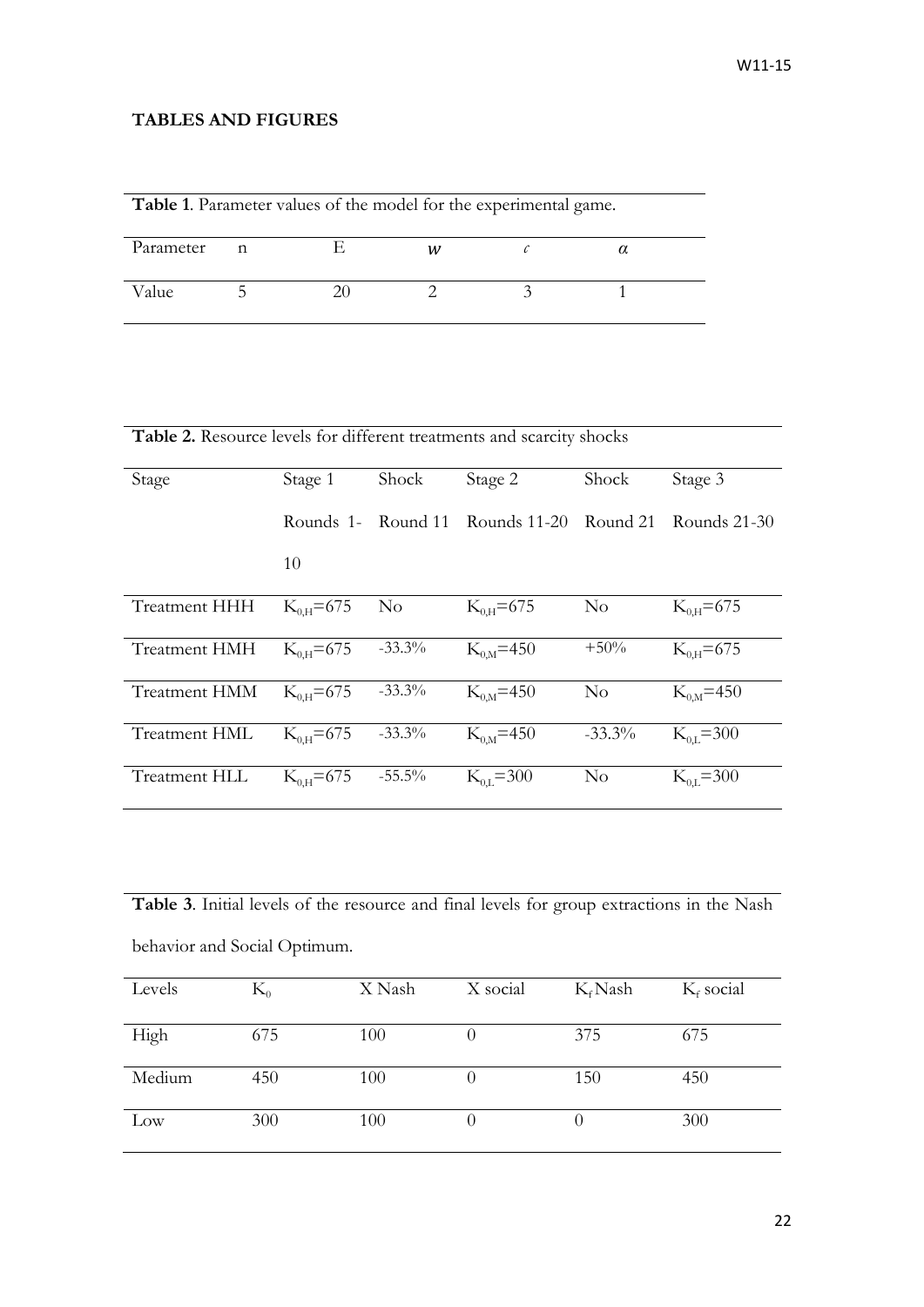| <b>Table 4.</b> Subjects' Socio-Economic Characteristics |      |  |  |  |
|----------------------------------------------------------|------|--|--|--|
| Number of participants                                   | 125  |  |  |  |
| Percent Male                                             | 63   |  |  |  |
| Mean age                                                 | 44   |  |  |  |
| Percentage of people living in                           | 76   |  |  |  |
| the area for over 10 years                               |      |  |  |  |
| Mean years of formal education                           | 8.06 |  |  |  |
| Percentage of people<br>who                              |      |  |  |  |
| mainly live from agriculture or 52.8                     |      |  |  |  |
| working for days in farms                                |      |  |  |  |

# **Table 4**. Subjects' Socio-Economic Characteristics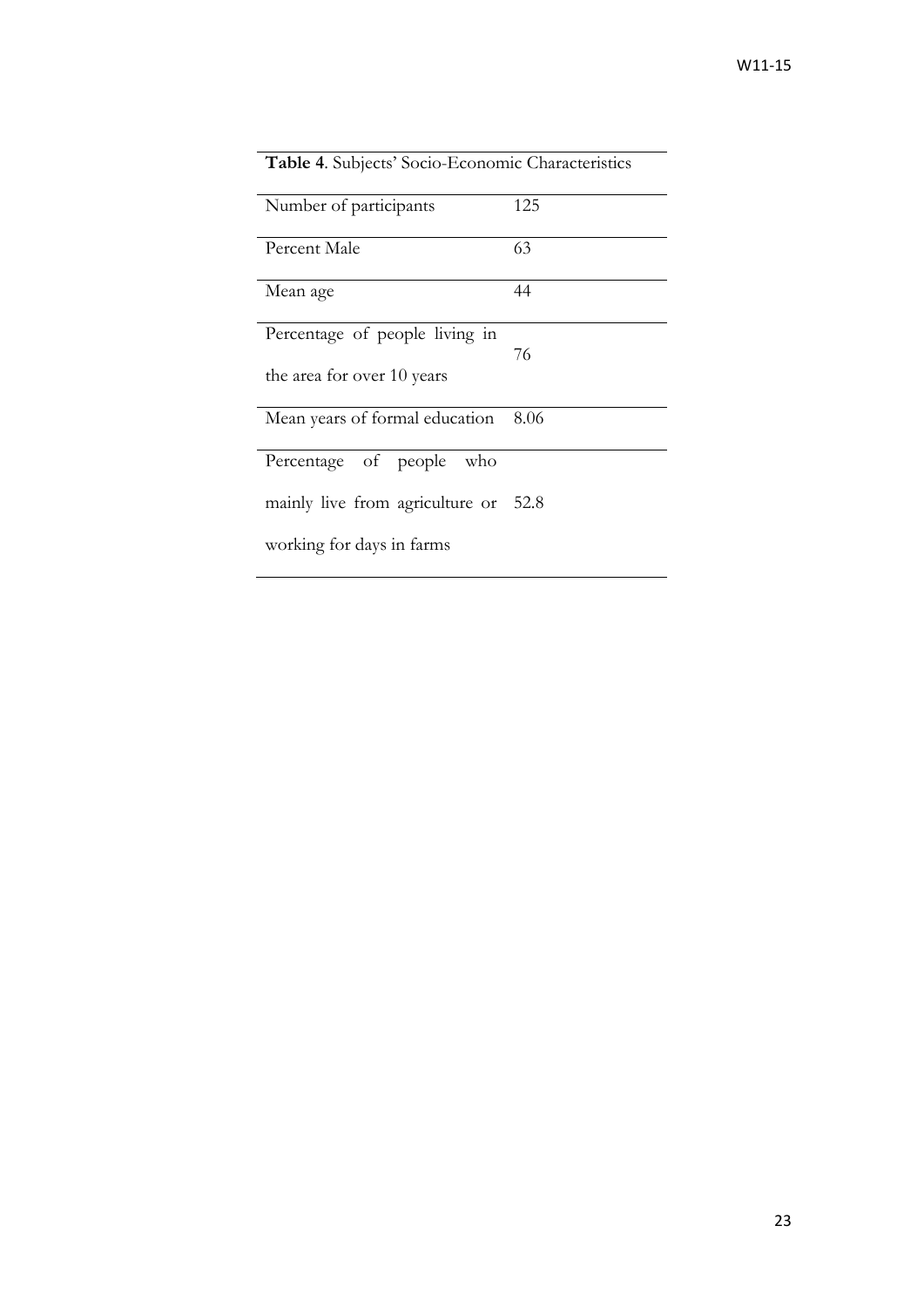|                                       | (1)                              | (2)                            | (3)                               | (4)                             |
|---------------------------------------|----------------------------------|--------------------------------|-----------------------------------|---------------------------------|
| Independent variables                 |                                  |                                |                                   |                                 |
| M                                     | 0.132                            |                                |                                   |                                 |
| L                                     | (0.238)<br>$0.820***$<br>(0.238) |                                |                                   |                                 |
| Hstage2                               |                                  | 0.380<br>(0.349)               | 0.395<br>(0.350)                  | 0.124<br>(0.375)                |
| Hstage3                               |                                  | 0.105<br>(0.253)               | 0.134<br>(0.257)                  |                                 |
| (H)Hstage3<br>(M)Hstage3              |                                  |                                |                                   | $-0.408$<br>(0.375)<br>$0.591*$ |
| Mstage2                               |                                  | $-0.245$<br>(0.207)            | $-0.253$<br>(0.214)               | (0.354)<br>$-0.211$<br>(0.223)  |
| Mstage3                               |                                  | $-0.725**$<br>(0.341)          | $-0.738**$<br>(0.341)             | $-0.717**$<br>(0.342)           |
| Lstage2                               |                                  | 0.531<br>(0.349)<br>$0.791***$ | $0.660*$<br>(0.361)<br>$0.926***$ | $0.804**$<br>(0.385)            |
| Lstage3<br>(M)Lstage3                 |                                  | (0.253)                        | (0.257)                           | $0.713**$                       |
| (L)Lstage3                            |                                  |                                |                                   | (0.354)<br>1.216***             |
| Round11H-M                            |                                  |                                | $-0.193$<br>(0.511)               | (0.375)<br>$-0.193$<br>(0.510)  |
| Round11H-L                            |                                  |                                | $-0.604$<br>(0.884)               | $-0.604$<br>(0.884)             |
| Round21M-L                            |                                  |                                | $-2.481***$<br>(0.871)            | $-2.320***$<br>(0.884)          |
| Round21M-H                            |                                  |                                | $-0.646$<br>(0.871)               | $-0.947$<br>(0.884)             |
| Constant                              | $7.010***$<br>(0.102)            | 7.118***<br>(0.119)            | $7.118***$<br>(0.119)             | $7.118***$<br>(0.119)           |
| Observations<br>Number of individuals | 3750<br>125                      | 3750<br>125                    | 3750<br>125                       | 3750<br>125                     |

**Table 5**. Panel individual fixed effects OLS of number of individual extraction from the CPR.

*Note: The dependent variable in Models 1-4 is individual extractions from the CPR. The intercept in Model 1 is all observations of subjects playing under a high level conditions, and on Models 2-4 the observations of subjects in the high level condition in the first stage of the game. \*,\*\* and \*\*\* indicate 10%, 5% and 1% levels of significance respectively. Standard errors are in parenthesis.*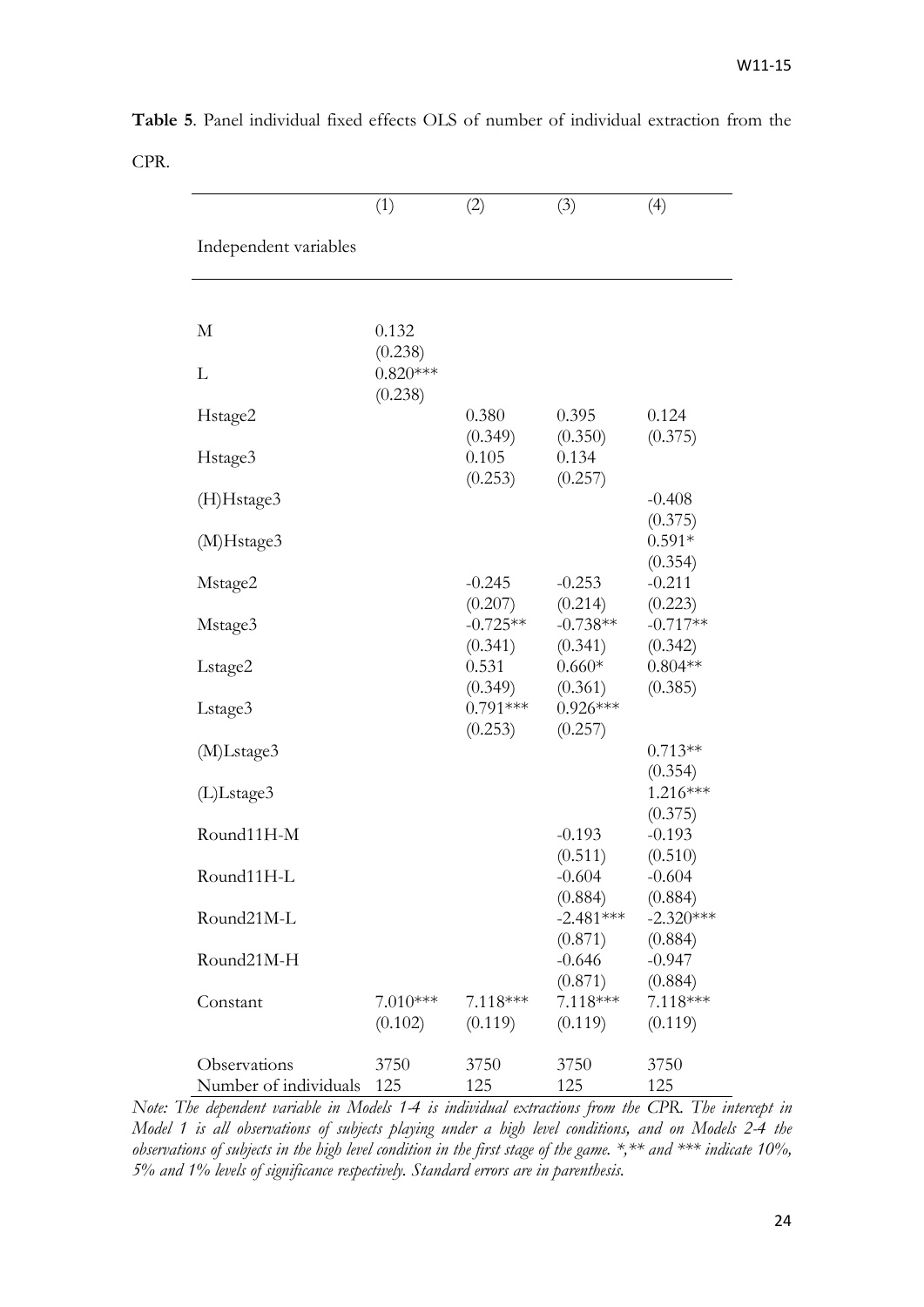Figure 1. The problem of the game from the perspective of leaving units in the resource.



 $MB<sub>G</sub>$  represents the marginal benefit at the group level and  $MB<sub>i</sub>$  and  $MC<sub>i</sub>$  the marginal costs and benefits at the individual level of leaving (not extracting) one unit in the CPR.